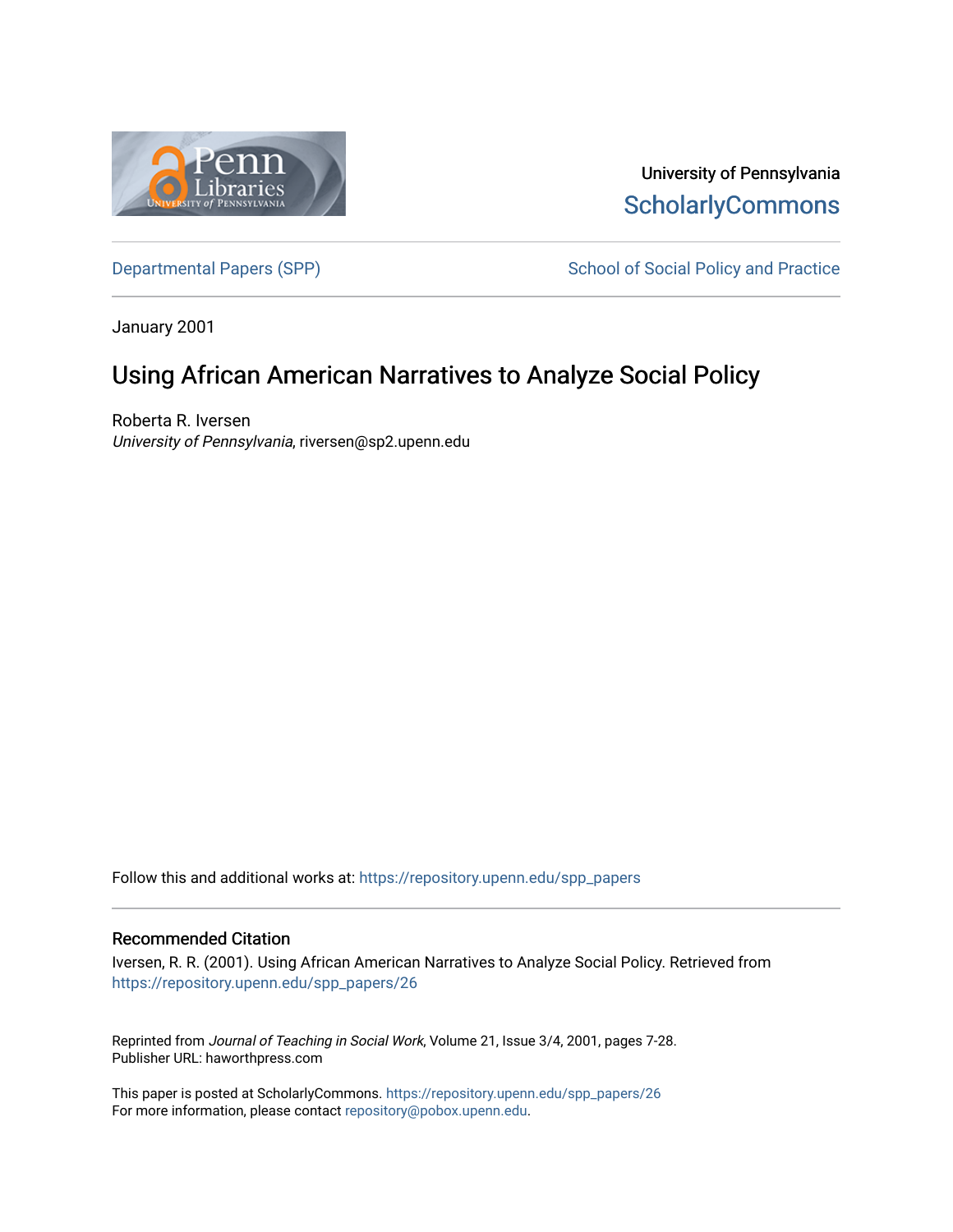## Using African American Narratives to Analyze Social Policy

## Abstract

This paper explores how African American literature can enrich the analysis of social policy in social work graduate courses. The historic debate between Booker T. Washington and W.E.B. Du Bois about black progress, and its reflection in subsequent works by Richard Wright, Ralph Ellison, Shelby Steele, and Cornel West, illustrate that the debate remains present in contemporary affirmative action and welfare reform policies. Using ethnic narratives can expand adult students' ability to analyze the purposes, consequences, and values underlying social policies and help social workers formulate, document and buttress new policy positions. Such abilities are especially critical for social policies in which race remains a critical influence.

## Keywords

african american literature, social policy, social african american literature, social policy, social

### **Comments**

Reprinted from Journal of Teaching in Social Work, Volume 21, Issue 3/4, 2001, pages 7-28. Publisher URL: haworthpress.com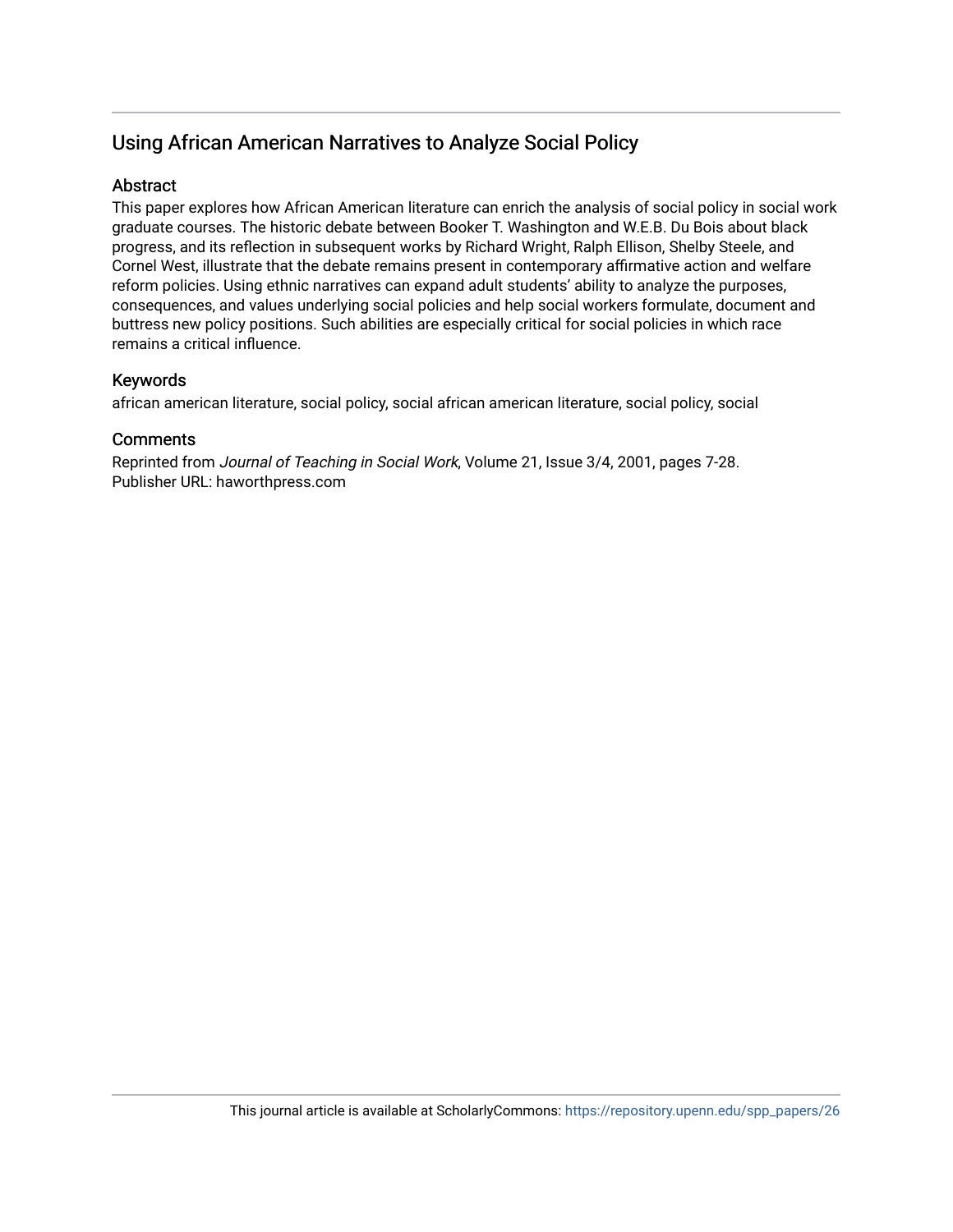# Using African American Narratives to Analyze Social Policy

Roberta Rehner Iversen

**ABSTRACT.** This paper explores how African American literature can enrich the analysis of social policy in social work graduate courses. The historic debate between Booker T. Washington and W.E.B. Du Bois about black progress, and its reflection in subsequent works by Richard Wright, Ralph Ellison, Shelby Steele, and Cornel West, illustrate that the debate remains present in contemporary affirmative action and welfare reform policies. Using ethnic narratives can expand adult students' ability to analyze the purposes, consequences, and values underlying social policies and help social workers formulate, document and buttress new policy positions. Such abilities are especially critical for social policies in which race remains a critical influence. *[Article copies available for a fee from The Haworth Document Delivery Service: 1-800-342-9678. E-mail address: <getinfo@haworthpressinc.com> Website: <http://www.HaworthPress.com> © 2001 by The Haworth Press, Inc. All rights reserved.]*

**KEYWORDS.** African American literature, social policy, social work education, racism, adult learners

Roberta Rehner Iversen, PhD, LSW, is Assistant Professor and Clinician Educator, University of Pennsylvania, School of Social Work, 3701 Locust Walk, Philadelphia, PA 19104-6214. (E-mail: riversen@)ssw.upenn.edu.)

The author wishes to thank the JTSW reviewer for very helpful comments.

An earlier version of this paper was presented at the Annual Meeting of the Eastern Sociological Society in 1998 and at the National Black Family Summit Conference in 1999.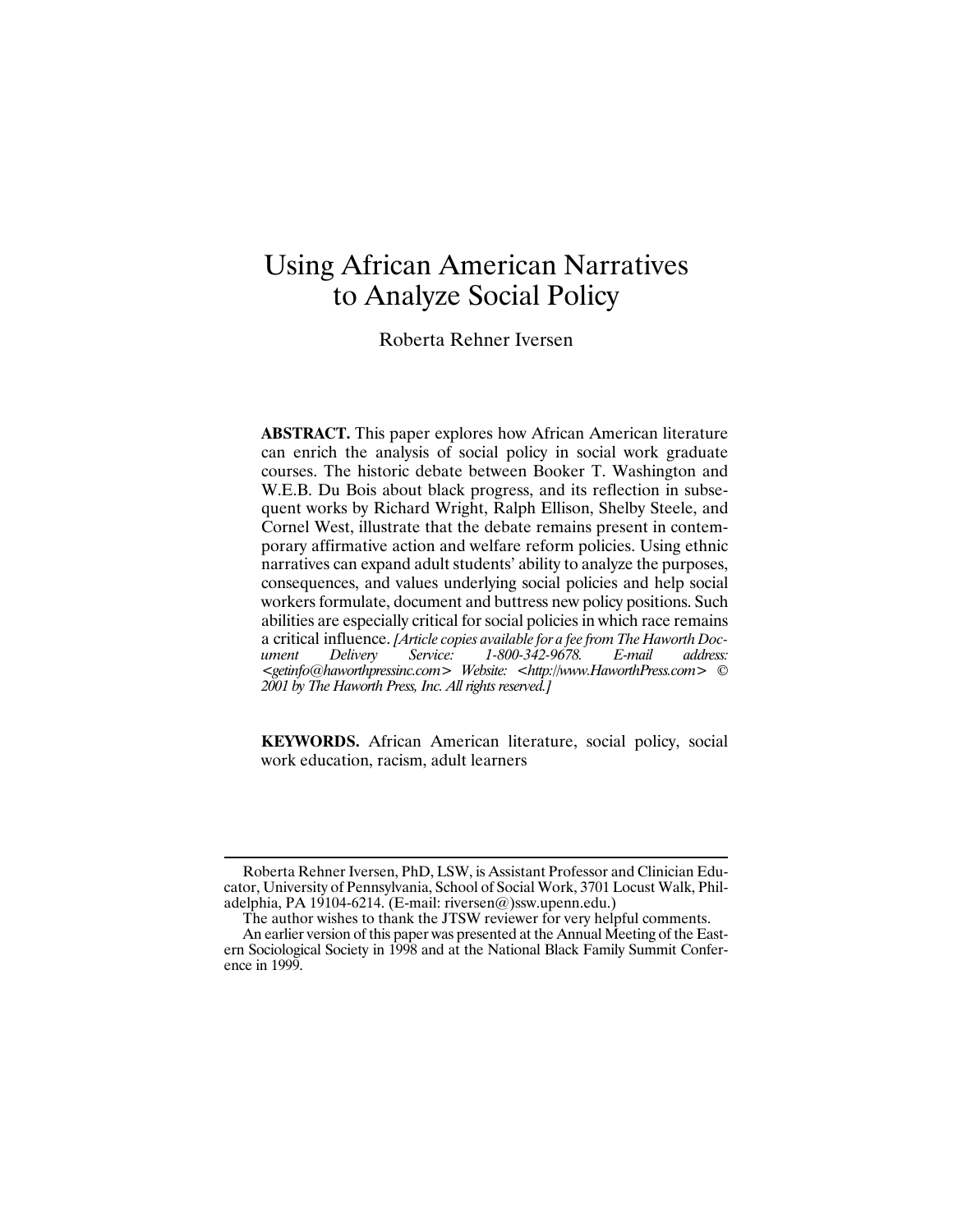#### *8 JOURNAL OF TEACHING IN SOCIAL WORK*

Social policy is essentially cultural values in action–the ways in which social values about opportunity for progress and the welfare of the populace are translated into laws and programs (Iversen, 2000b). Thus, examining the value premises of a policy and its underlying ideological assumptions are crucial aspects of policy analysis. In addition, historical analysis helps to identify the evolutionary nature of a policy, illustrating how values and ideologies persist and/or change over time (Karger & Stoesz, 1998). Essentially, analysts must grapple with the meanings of policy text and context.

Whether autobiographical, fictional, or essay in form, narrative literature also presents values of a culture, reflecting both contemporary and historic ideologies. Some critics consider ethnic narratives fundamentally unique in the American canon because the cultural and historic context is so strong (Maitino & Peck, 1996). Personal narrative in particular demands both emotional engagement and sustained reflection (Hall, 1999); the reader's learning and understanding depends on active engagement with the text. This pedagogical mode is particularly appropriate for adult learners such as social work graduate students (Belensky et al., 1986).

Policy analysis and a liberal arts perspective are key components of contemporary social work graduate education. According to the Curriculum Policy Statement of the Commission on Accreditation (CSWE, 1994): "Students must be taught to analyze current social policy within the context of historical and contemporary factors that shape policy . . . the process of policy formulation, and the frameworks for analyzing social policies in light of principles of social and economic justice" (p. 14 1). In addition: "Students . . . must be capable of thinking critically about society, about people and their problems, and about expressions of culture such as art, literature, science, history, and philosophy" (p. 138). Unfortunately, most scholarship about the use of ethnic narrative in cultural analysis is oriented to undergraduate students (Kroll, 1992) and focused on teaching literature courses (Hall, 1999; Maitino & Peck, 1996).

In this paper I explore how ethnic literature can enrich the analysis of social policy in graduate social work courses. I use the classic debate between Booker Taliaferro Washington and William Edward Burghardt Du Bois about black educational and occupational progress, and its reflection in subsequent ethnic literature, to illustrate that the debate remains present in contemporary affirmative action and welfare reform policies. Chapters from Washington's *Up From*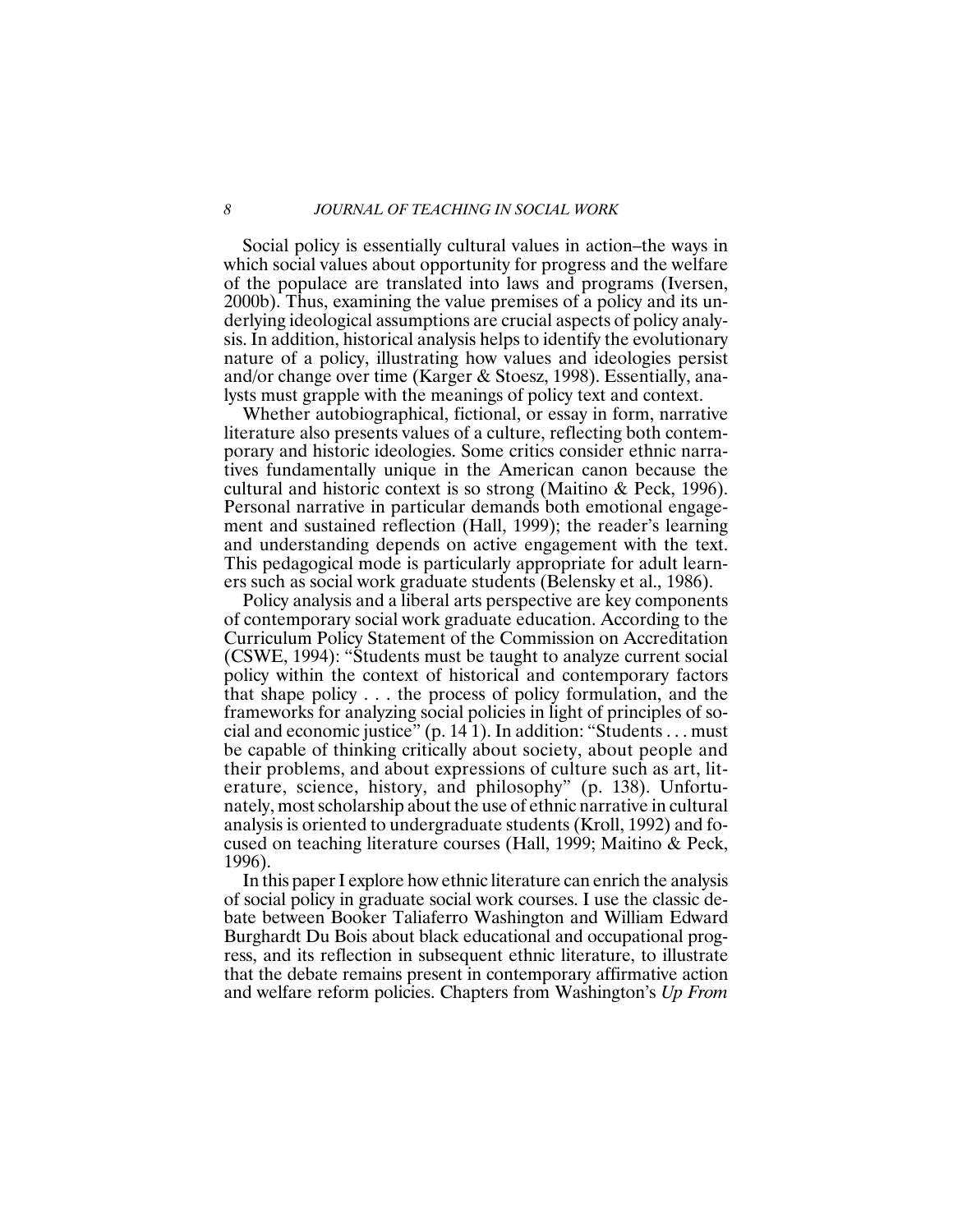*Slavery* (1901), Du Bois's *The Souls of Black Folk* (1903), and four subsequent African American narrative works illustrate how the competing positions were perpetuated over the 20th Century. The four additional works are: Richard Wright's Native Son (1940); Ralph Ellison's *Invisible* Man (1952); Shelby Steele's *The Content of Our Character* (1990); and Cornel West's *Race Matters* (1993).1

The goal of this examination is both pedagogical and activist. Analysis of textual material can expand general understanding about how policy development reflects and contributes to persistent racial and ethnic discrimination. Such examination can identify hidden or disguised implications of policy for marginalized or disenfranchised persons in particular, opening the door for counterproposal or revolt. Historical analysis also may help policy makers avoid perpetuating subtle discriminatory and stereotypical assumptions in subsequent policy formation. In the classroom, examining policy through literary works can broaden student knowledge about both policy formulation and the scope and persistence of racism. Students discover how authors repeat historical themes to underscore their observations or beliefs and, similarly, how policymakers draw upon such historical representations in order to justify their preferred positions.

As this exploration is based on literary deconstruction of the narrative texts, the discussion may overstate similarities and understate the complexity of the rich intellectual presentations of the writers. Yet as with most explorations, it is also valuable to note what stands out starkly and obviously. A subsequent examination should include work by black female intellectuals to incorporate gender in the analysis. African American women have historically been workers and the objects of much social policy, but seem to be the "Invisible Woman" in these texts.2

#### *THE WASHINGTON-DU BOIS DEBATE*

Education and work are considered core contributors to African American attainment, yet opposing views about how they are associated with opportunity have persisted for over one hundred years. Booker T. Washington and W. E. B. Du Bois represent the two prominent streams of thinking in this controversy.

In brief, Washington's directive for black progress in *Up From Slavery* was vocational education, massive improvement of personal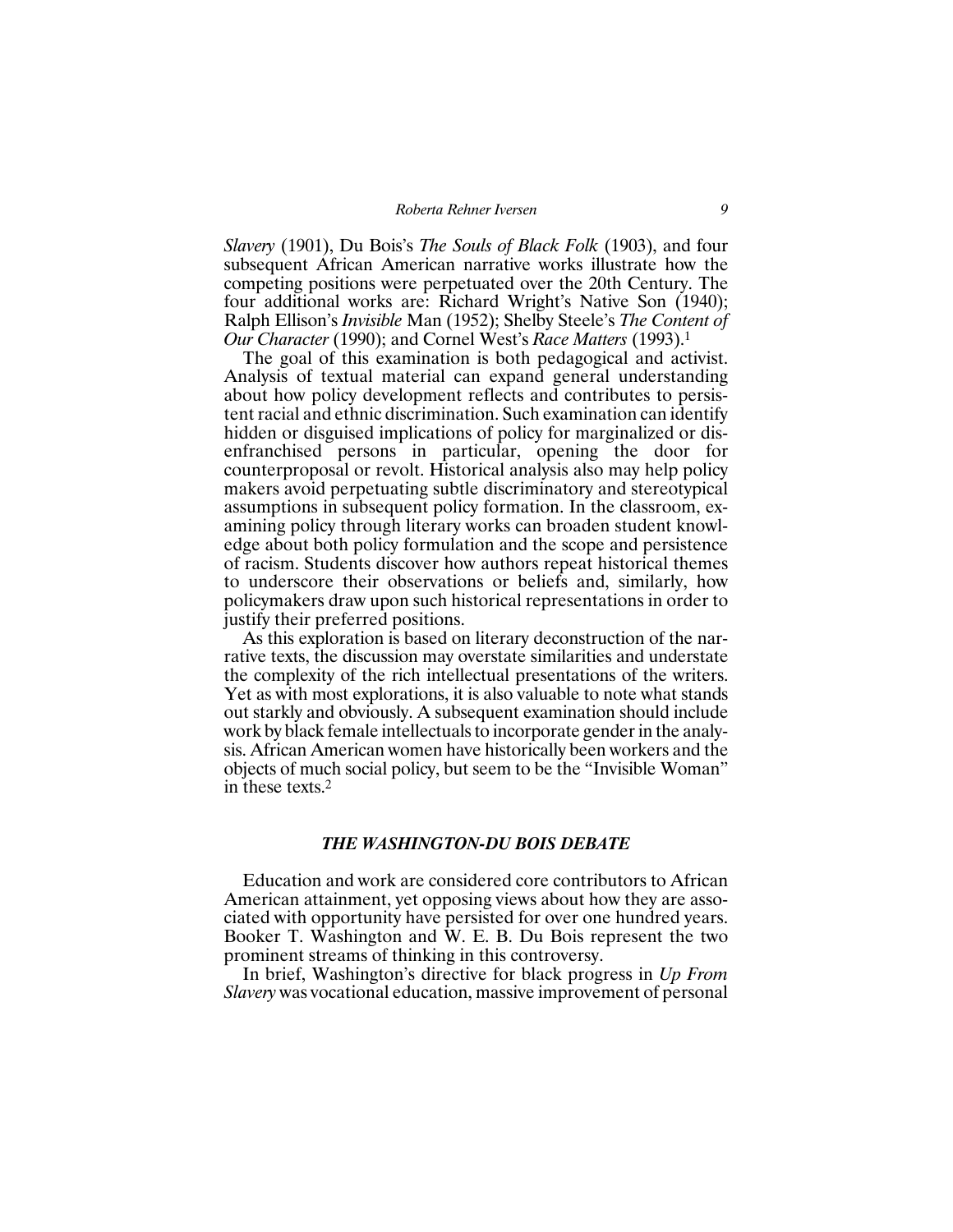character, work that was valuable to whites, and general accommodation to white sensibilities and demands. A half-century later, Ralph Ellison followed to some degree in the Washington tradition. While literary critics may argue that as a whole, Ellison's views in *Invisible Man* were more akin to those of Du Bois (O'Malley, 1994), Ellison is quoted most frequently by those drawing upon Washington for the origin of their position. Shelby Steele's The *Content of Our Character* is particularly reminiscent of Washington in its central emphasis on individual initiative and assumption of general societal fairness.

In contrast, Du Bois's mandate for black progress in *The Souls of Black Folk* was classical education among the able, vocational education for the masses, development of leadership among the educated elite, and concurrent development of political and civic rights and power. In *Native Son*, Richard Wright also viewed individual initiative and responsibility as embedded in social and historical realities. Cornel West's *Race Matters* similarly reflected concern about the impact of social hardships on black progress and warned that a focus on black supremacy "still allowed white people to serve as the principal point of reference" (West, p. 99), thus restricting attainment. In haunting echo of Du Bois, West rued the perpetuity of the "problem" ideology:

Nearly a Century later, we confine discussions about race in America to the "problems" black people pose for whites rather than consider what this way of viewing black people reveals about us as a nation. (West, p. 3)

Ultimately, W.E.B. Du Bois, Richard Wright, and Cornel West propounded that societal responses to race or color were the root variables influencing black attainment. This view was repeated often over the century using Du Bois's frequently quoted maxim: "The problem of the Twentieth Century is the problem of the color-line" (Du Bois, p. 209).

As complex, contentious, and at times magnified out of proportion as the disagreement was between Washington and Du Bois (Lewis, 1993), the debate was most simply about how African Americans could progress in American society. As this debate is not yet resolved, the following sections amplify how the two streams of thinking are reflected in contemporary affirmative action and welfare reform policy. Analysis of the purposes and objectives, ex-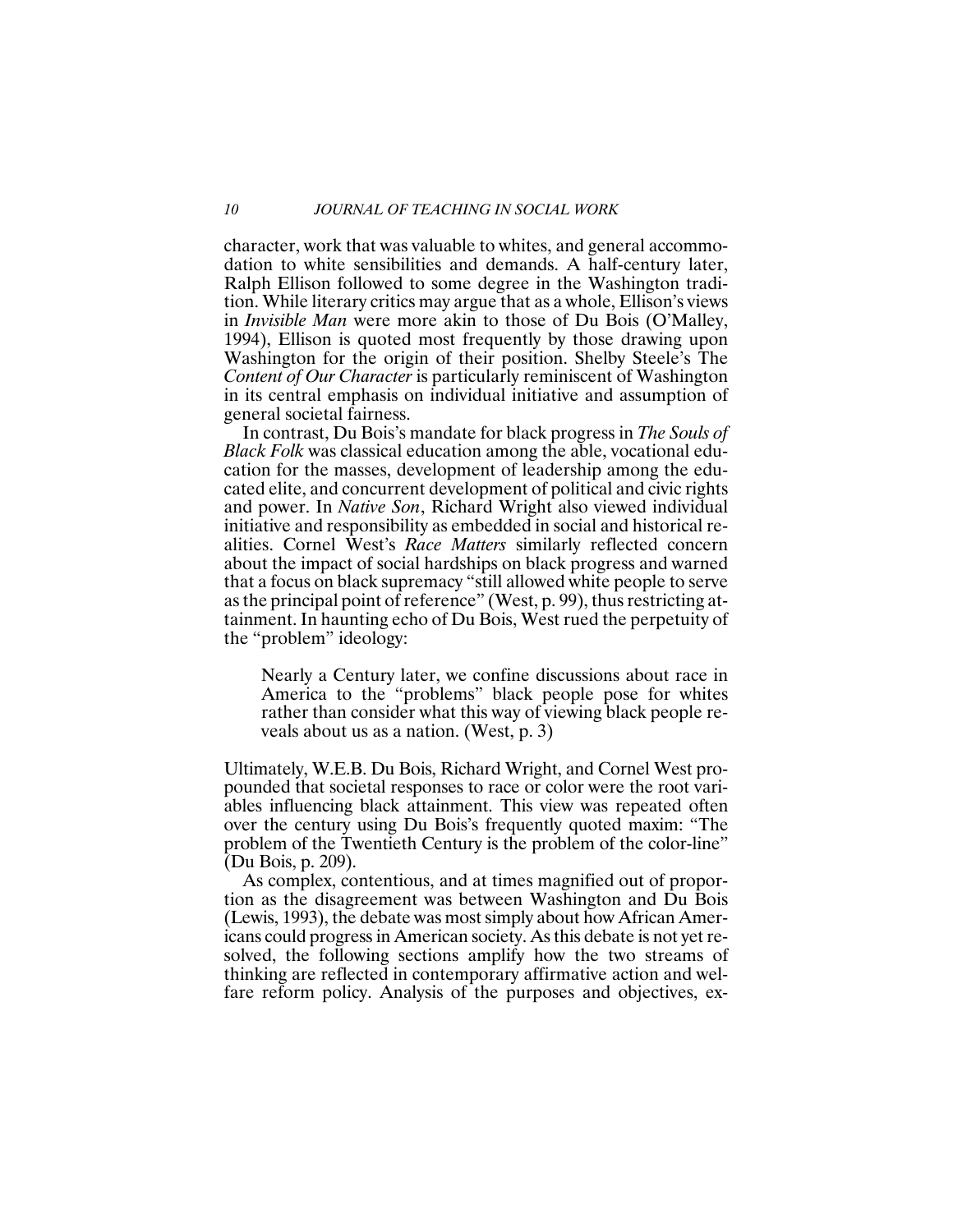pected consequences, and underlying value assumptions of these policies (Rein, 1983) is illustrated by selected material from the six narrative works.

#### *AFFIRMATIVE ACTION POLICY*

Although many think that affirmative action originated in the Civil Rights legislation of the 1960s, the Freedmen's Bureau established by President Abraham Lincoln in 1865 was in many respects an early affirmative action program. The Bureau was a vehicle for the federal government to "assist affirmatively the social and economic progress of the recently emancipated African Americans" (Kemp, 1995). Policy objectives were to educate, socialize and legislate between them and the free society. In practice, these objectives were limited to providing some opportunity for skill building, predicated on the belief that educational opportunity alone would equalize individuals' economic positions. Further limiting federal responsibility for such equalization, after Lincoln was assassinated President Andrew Johnson promised to veto any bill that proposed to do more for "black Americans" than for "whites" (Kemp, 1995).

One hundred years later it was clear that constructing the American labor force and black economic progress were antithetical goals. Sustained federal involvement with affirmative action began in 1941 with President Franklin Roosevelt's Executive Order that barred discrimination against black contractors in the government and war industry, and continued with President Kennedy's Executive Order in 1961 and Title VII of the Civil Rights Act of 1964. These legislative actions were essentially passive attempts to stop race-based discrimination in hiring or contracting, designed to preserve the American myths of "color-blindness" and "equal opportunity."

Anti-discrimination became a more proactive paradigm after President Lyndon Johnson's famous Howard University speech in June 1965 where he declared: "You do not take a person hobbled by chains and liberate him, bring him up to the starting line of a race and then say, 'you are free to compete with all the others,' and still justly believe that you have been completely fair" (Skrentny, 1996). This speech spawned a contentious period of preferential treatment to right inequalities of the past: in essence, equality of opportunity *and* result. Designed initially to remedy African American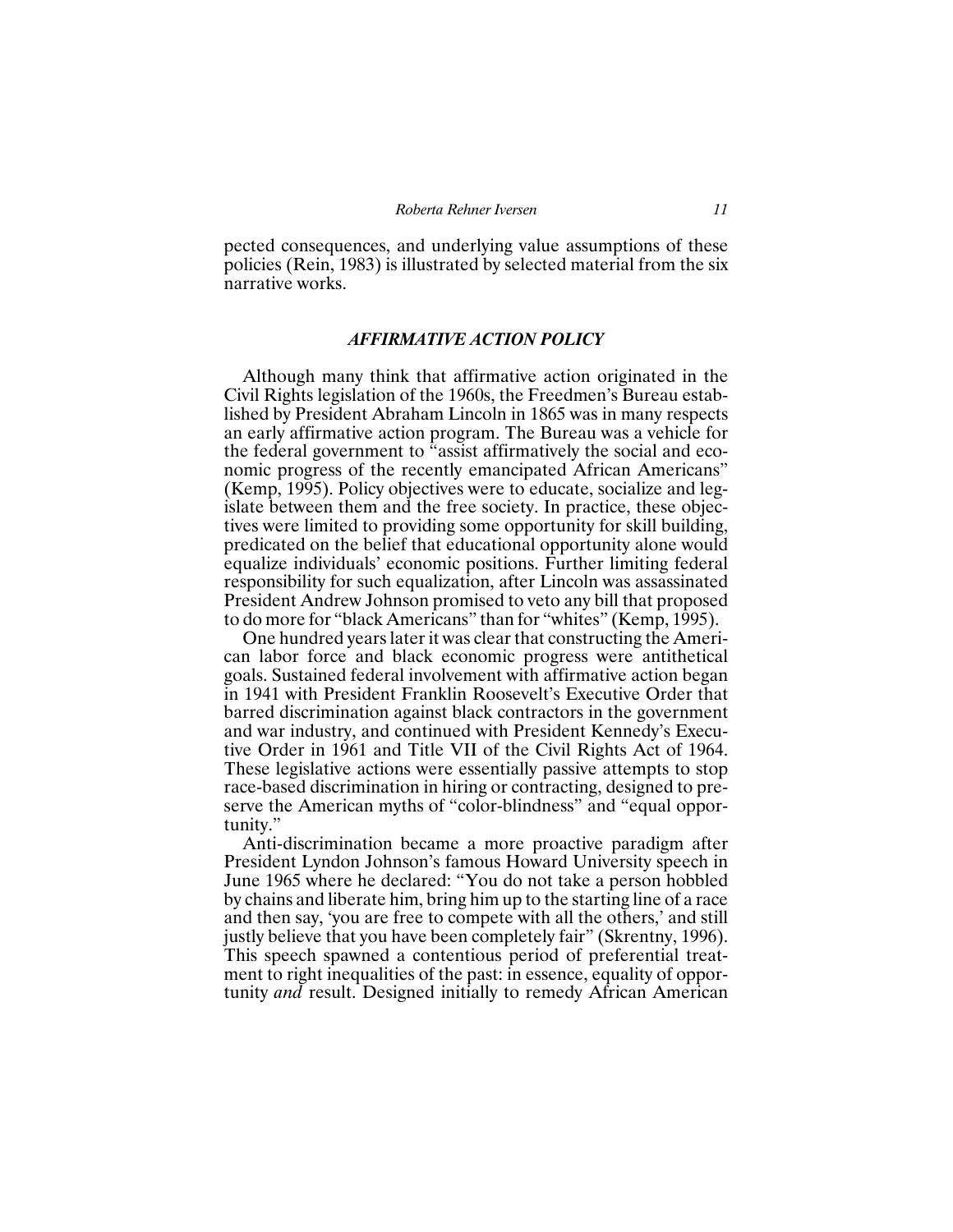#### *12 JOURNAL OF TEACHING IN SOCIAL WORK*

inequalities, affirmative action policies eventually expanded to include gender, age, and disability. Fractious civil rights legislation, court actions, state ballot initiatives, and emotional debate persists into the 21st Century.

#### *Purposes and Objectives of Contemporary Affirmative Action Policy*

#### *Equality of Opportunity vs. Equality of Opportunity and Result*

*Washington stream*. Both periods of policy formation echoed the Washington claim that equality of opportunity was the objective of prescriptive efforts for blacks. Broadly, Washington believed that opportunity for progress would occur naturally for individuals who earned it:

The time will come when the Negro in the South will be accorded all the political rights which his ability, character, and material possessions entitle him to. I think, though, that the opportunity to freely exercise such political rights will not come in any large degree through outside or artificial forcing, but will be accorded to the Negro by the Southern white people themselves, and that they will protect him in the exercise of those rights. (Washington, p. 155)

Although Steele supported federal measures for equality of opportunity, his opposition to preferential treatment reflected Washington's position about the primacy of individual initiative:

It leaps over the hard business of developing a formerly oppressed people to the point where they can achieve proportionate representation on their own (given equal opportunity) and goes straight for the proportionate representation. (Steele, p. 115)

As a result, Steele rued the negative effects of affirmative action in both educational and work arenas. He called educational advancement a "revolving door" and believed that "preferential treatment does not teach skills, or educate, or instill motivation" (Steele, p. 121).

*Du Bois Stream*. In sharp contrast, Du Bois believed that the program and policy objective for emancipated blacks was equality of op-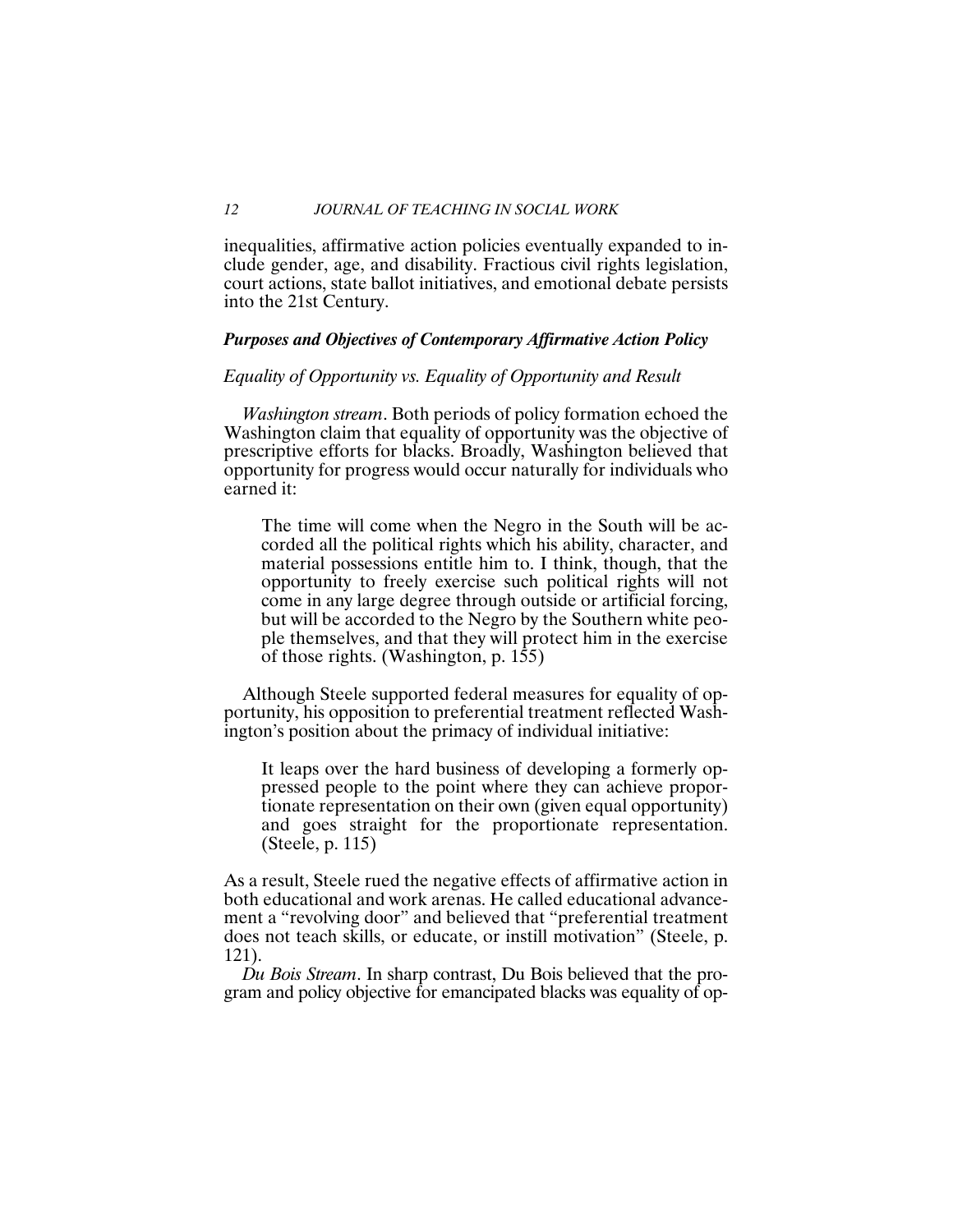portunity and result. While proclaiming that public schools were "the greatest means of training decent self-respecting citizens," Du Bois outlined financial inequities that disadvantaged black education in the South: "Of every five dollars spent for public education in the State of Georgia, the white schools get four dollars and the Negro one dollar" (Du Bois, p. 331).

Similarly, West emphasized that progress necessitated both structural and behavioral features, as he critiqued and approved of different aspects of affirmative policies. Although like Steele he acknowledged that at times, "mobility by means of affirmative action breeds tenuous self-respect and questionable peer acceptance for middle-class blacks" (West, p. 52), he underscored "the fact that affirmative action policies were political responses to the pervasive refusal of most white Americans to judge black Americans on that basis [quality of their skills]" (West, p. 52).

While West ultimately favored class- over race-based affirmative action, he readily acknowledged the gains some women and minorities made in educational and work spheres following the 1960s legislation. Characterizing this initial legislation as minimal but enforceable, he suggested variations on the general theme rather than discarding all affirmative measures. West's recognition of "America's historically weak will toward racial justice and substantive redistributive measures" (West, p. 64) formed the base for this compromise position, reminiscent of the like concerns of Du Bois and those of present-day supporters of affirmative action.

#### *Expected Consequences of Affirmative Action*

#### *Imbalances Corrected by Market Forces vs. Imbalances Corrected by Legislation*

*Washington Stream*. Washington expected that market forces would correct imbalances in opportunity, as do many opponents of affirmative action. The basic principle underlying Washington's imperative for industrial education was that "the individual who can do something that the world wants done will, in the end, make his way regardless of race" (Washington, p. 112). Adherence to market mechanisms such as supply and demand would forward black progress: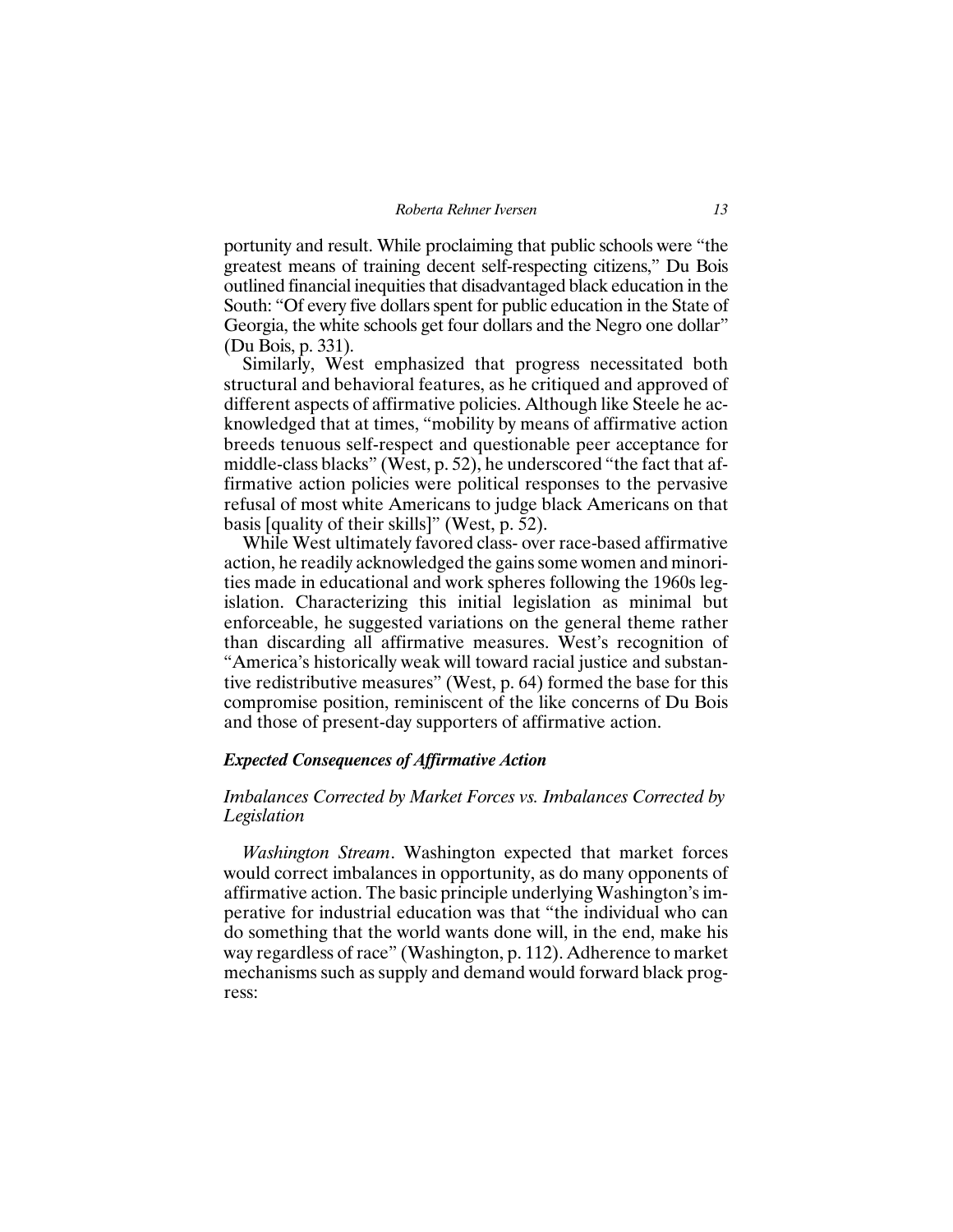#### *14 JOURNAL OF TEACHING IN SOCIAL WORK*

Wherever one of our brickmakers has gone in the South, we find that he has something to contribute to the well-being of the community into which he has gone; something that has made the community feel that, in a degree, it is indebted to him, and perhaps to a certain extent, dependent upon him. (Washington, p. 111)

Similarly, in Steele's view structural reparation would hinder black progress:

Blacks cannot be repaid for the injustices done to the race, but we can be corrupted by society's guilty gestures of repayment. Affirmative action is such a gesture, It tells us that racial preferences can do for us what we cannot do for ourselves. (Steele, p. 119)

Washington's and Steele's faith in the primacy of individual and market forces is reflected in the strength of public support for recent ballot initiatives in California and Washington (Holmes, 1998) that prohibited use of racial or gender preferences in public education, employment, and state contracting.

Further, echoing Washington's and Ellison's fears about the dangers of alienating whites, Steele warned about the danger of backlash: that affirmative action promoted a kind of "white innocence" that "means seeing themselves and blacks in ways that minimize white guilt" (Steele, p.8). The Regents of California v. Bakke case in 1978 that spawned the rhetoric and legal action of "reverse discrimination" by some affirmative action opponents reflects this strain of thinking.

*Du Bois Stream*. In contrast, Du Bois perceived that legislation was necessary to correct imbalances in opportunity, similar to those forwarding affirmative policies. He credited the Freedmen's Bureau for affirmative accomplishments on behalf of freed slaves, but also critiqued its insufficient appropriations, discriminatory organization, and inadequate follow-through: "half-hearted steps taken to accomplish this" (Du Bois, p. 225). A similar critique pertains to anti-discrimination court decisions before the 1960s. Brown v. Board of Education in 1954 loosely specified the implementation of public school desegregation at "all deliberate speed" (Graglia, 1994), but did not define or enforce "speed."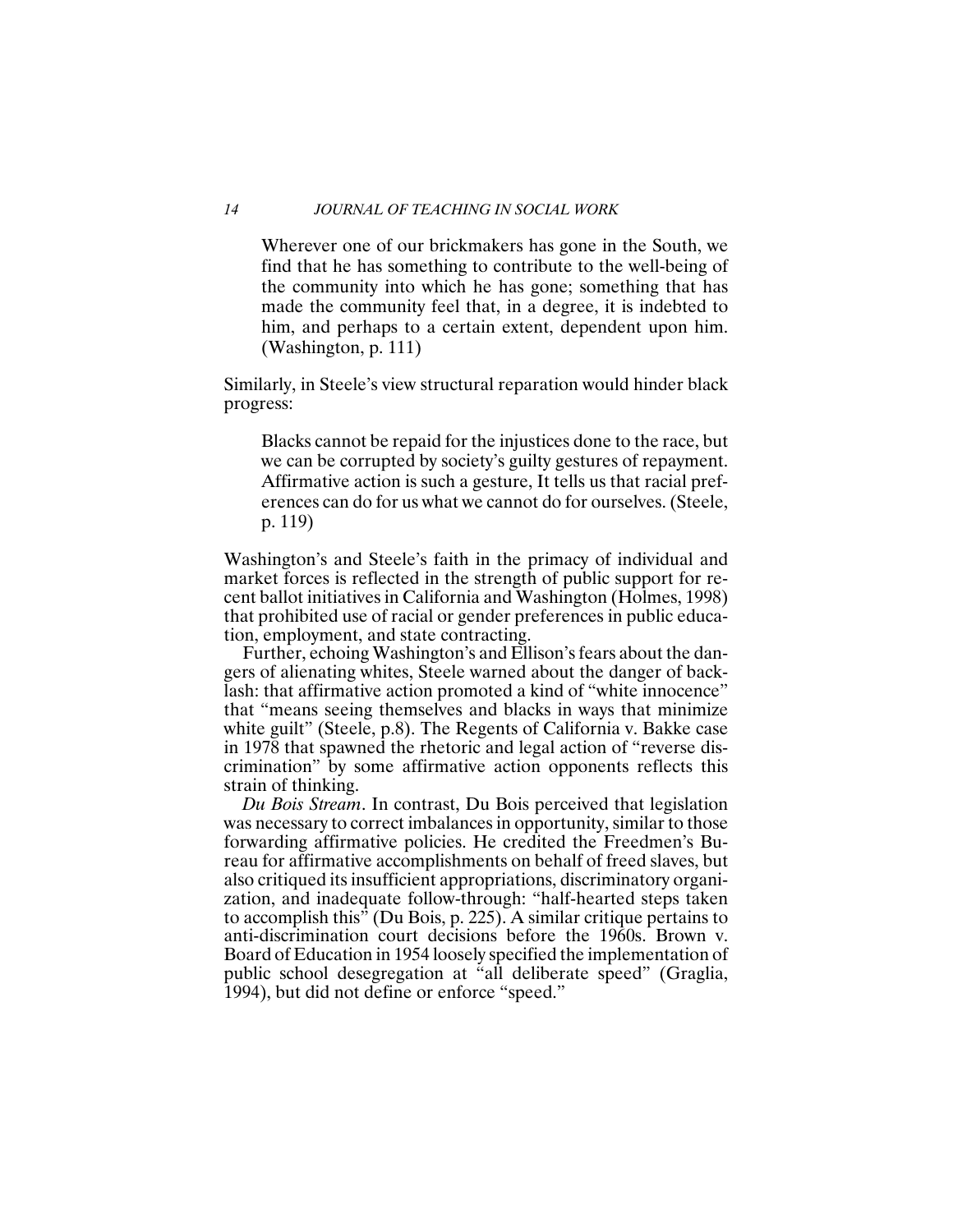Fifty years later, Wright's pessimism about the likelihood that reparative efforts alone would equalize opportunity for blacks was expressed through the voice of the Southern newspaper editor in *Native Son:*

We of the South believe that the North encourages Negroes to get more education than they are organically capable of absorbing, with the result that northern Negroes are generally more unhappy and restless than those of the South. If separate schools were maintained, it would be fairly easy to limit the Negroes' education by regulating the appropriation of moneys through city, county and state legislative bodies. (Wright, p. 324)

That Wright essentially believed such views to be vituperative and inhumane was demonstrated through the editor's rhetorical characterization of Bigger as an "ape" and a "beast" who should be lynched and killed. Wright's view, together with West's aforementioned comments about America's historically weak will toward racial justice, illustrate why proponents of post-60s affirmative action assert that however flawed, legislative support for such policies remains essential for black progress (Wilson, 1996). More recently, William Julius Wilson's (1999) ideas about "affirmative opportunity" emphasize both the compensatory and moral nature of opportunity-enhancing policies and programs.

#### *Value Assumptions Underlying Affirmative Action*

#### *Individual Merit vs. Societal Responsibility*

*Washington Stream*. Washington's assumption that blacks will progress through merit rather than societal intervention is at the core of contemporary opposition to affirmative action. Although he attended cursorily to the "obstacles, discouragements, and temptations" (Washington, p. 48) unique to black youth because of their slave legacy, Washington emphasized that "mere connection with what is regarded as an inferior race will not finally hold an individual back if he possesses intrinsic, individual merit" (Washington, p. 50).

Nearly a century later, Steele echoed Washington's values about minimal societal and maximal individual initiative. Steele urged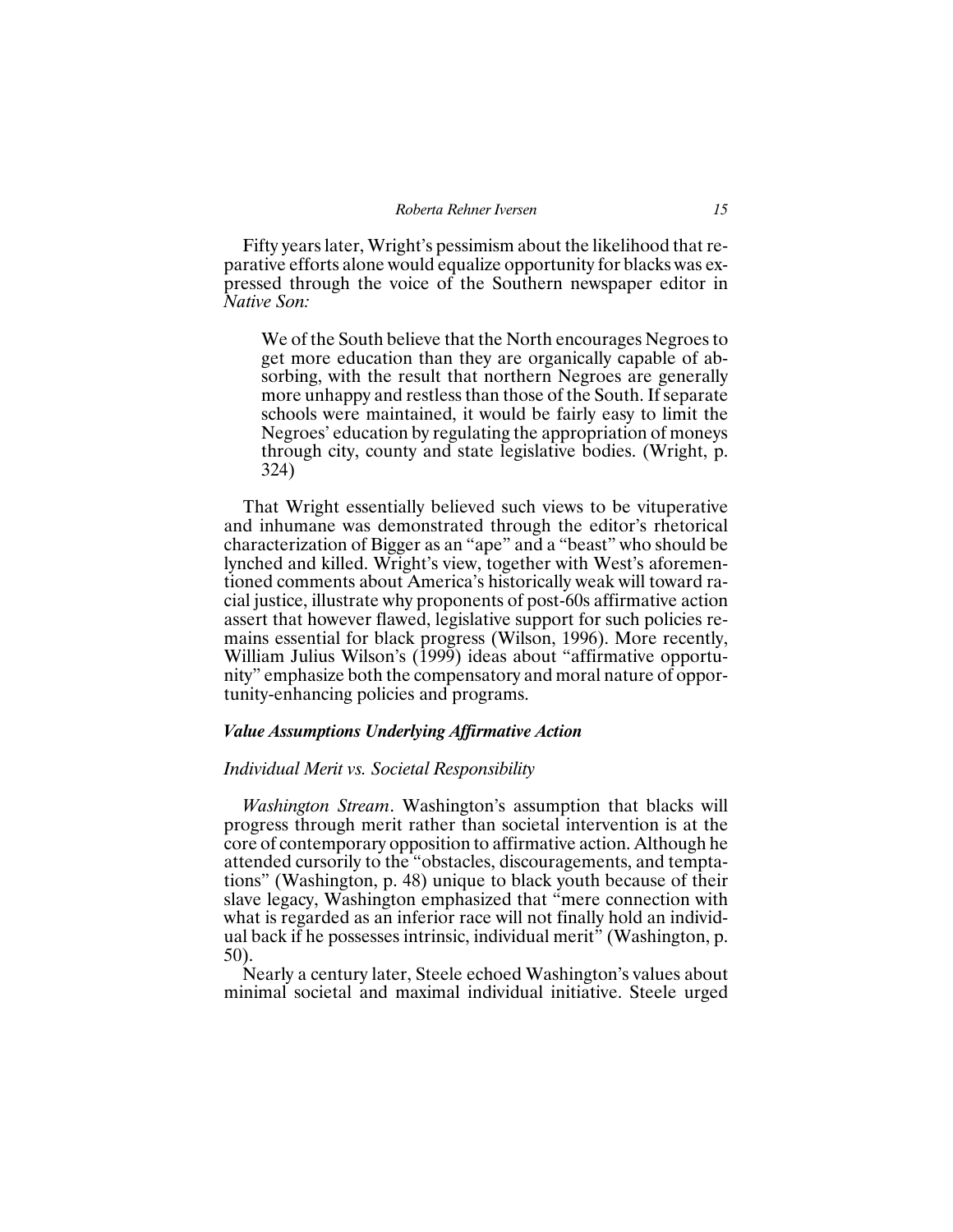blacks not "to focus on racism and to neglect the individual initiative that would deliver them from poverty–the only thing that finally delivers *anyone* from poverty" (Steele, p. 16). Despite major changes over the century in the scope of government, Steele asserted that Martin Luther King, Jr. "understood that racial power subverts moral power"(Steele, p. 19) and that King's statement that "blacks were 'behind in a footrace' . . . because of history, of few opportunities, of racism" was primarily a "challenge" (Steele, p. 138) to black personal responsibility, not a call to government and individuals together. That American society was a meritocracy was assumed.

*Du Bois Stream.* In contrast, foreshadowing the pro-affirmative action position, Du Bois assumed that progress for freed men must involve societal mandates:

Such men feel in conscience bound to ask of this nation three things: (1) The right to vote; (2) Civic equality; and (3) The education of youth according to ability. (Du Bois, p. 248)

Illustrating the complexity of Ellison's positions about black progress discussed above, his assumptions about the need for social supports were more reminiscent of Du Bois than Washington. *Invisible Man* concluded that "Yessing" the majority was the only route to progress because blacks:

Had no money, no intelligence apparatus, either in government, business of labor unions; and no communications with our own people except through unsympathetic newspapers, a few Pullman porters . . . and a group of domestics. (Ellison, p. 51 1)

West reiterated Du Bois's and Ellison's position that federal intervention remained necessary to black opportunity:

Given the history of this country, it is a virtual certainty that without affirmative action, racial and sexual discrimination would return with a vengeance. (West, p. 64)

Du Bois also emphasized that economic redistribution was essential to black progress: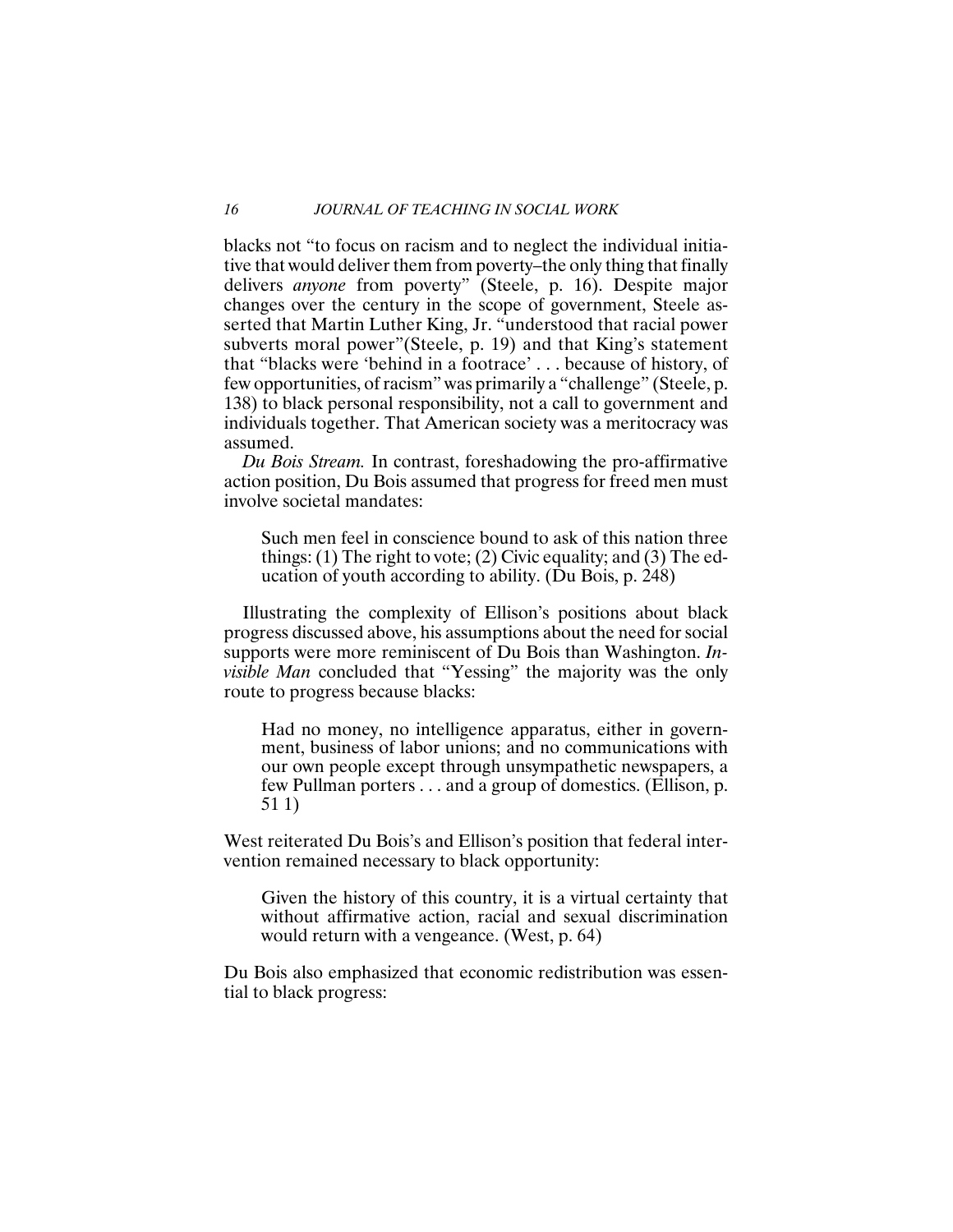This class [of black landlords and mechanics] is not nearly so large as a fairer economic system might easily make it. (Du Bois, p. 325)

West saw similar need for economic mechanisms, viewing affirmative action as part of an important redistributive chain that must be strengthened to confront and eliminate black poverty:

Yet in the American political system, where the powers that be turn a skeptical eye toward any program aimed at economic redistribution, Progressives must secure whatever redistributive measures they can, ensure their enforcement, then extend their benefits if possible. (West, p. 64)

#### *WELFARE POLICY*

Most 20th century welfare policies were based on a mythic construction of "proper" gender and work roles (Gordon, 1994). Essentially, men's primacy in the public sphere of work was balanced by women's relegation to the private sphere of home and family. This construction ignored the realities of race and class in that women of color have had historically high rates of labor force participation and working-class men and women have never had the choice to not work. Nevertheless, the social and economic needs of the "single mother" and how to define her role have been a central focus of welfare policy for at least a century.

The earliest welfare policies for single women, Mother's or Widow's Pensions (1910-1935) and Aid to Dependent Children (ADC), part of the Social Security Act of 1935, were designed to enable deserted or widowed mothers to stay at home to care for their children, emphasizing that women's proper "labor" was mothering. In reality, the level of aid seldom sufficed to keep these mothers out of the labor force. Moreover, society's growing ambivalence about which women were and were not deserving of aid was exemplified by the ADC eligibility requirement of a "suitable home." This requirement also allowed the racial prejudices of welfare investigators to influence determination of "suitability."

Under the Public Welfare Amendments of 1962, the name of ADC was changed to Aid to Families with Dependent Children (AFDC). Along with new social, educational, and vocational ser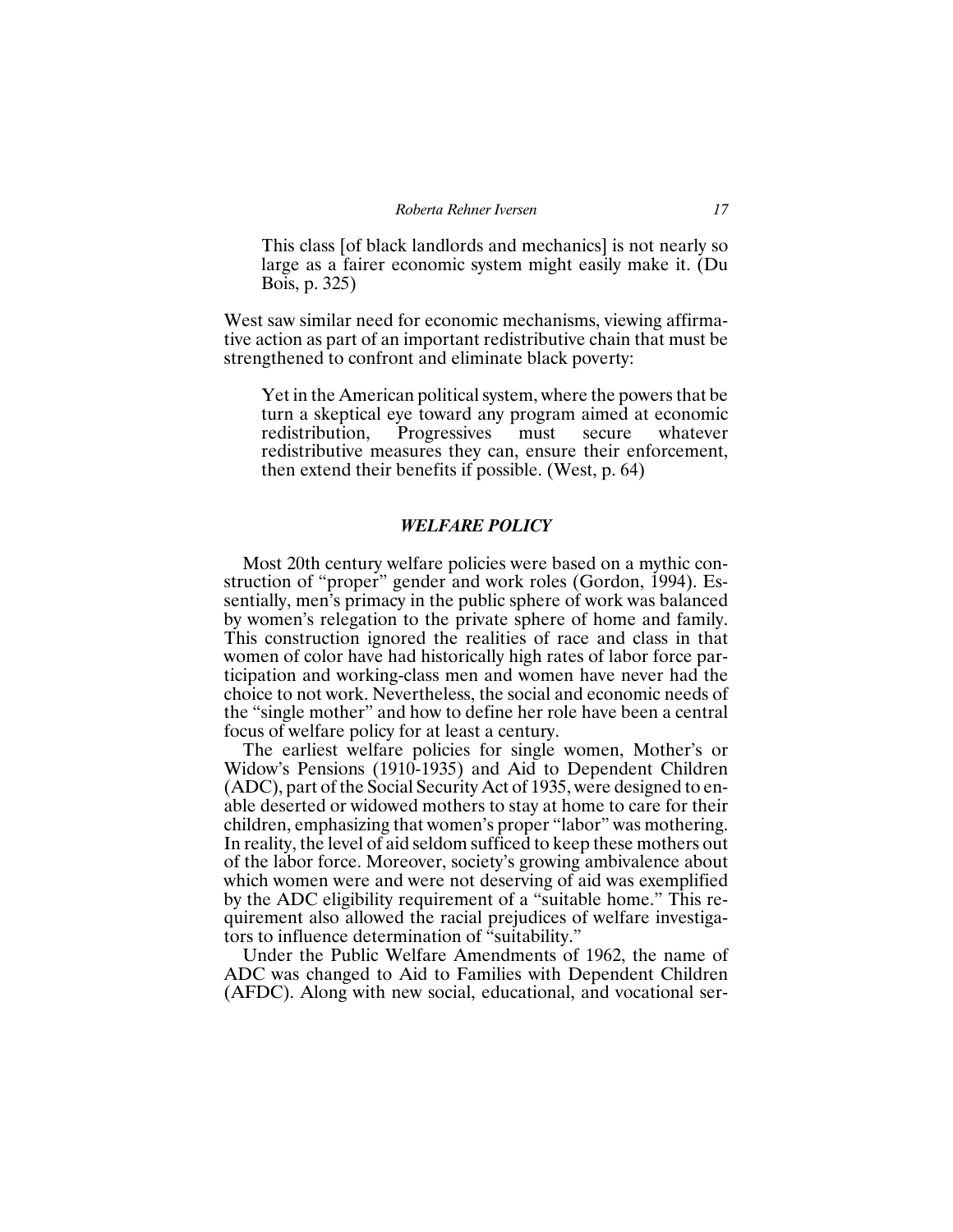vice provision in the context of a strong economy, work as the antidote to poverty emerged as a policy emphasis. AFDC legislation now measured the goal of "strengthened family life" in terms of recipients' material rather than maternal success. For the first time, women's "proper" role was worker as well as mother.

In the 34 years between the enactment of AFDC and its successor, The Personal Responsibility and Work Opportunity Reconciliation Act of 1996 (PRWORA), the marital status and reproductive behaviors of poor women became a preeminent societal and policy concern. Accordingly, this period of welfare policy was accompanied not only by expanded social services and counseling programs, but also a proliferation of legislated work programs. Escalating welfare rolls, rising social welfare expenditures, severe cutbacks in social services, and periods of economic recession in the 1980s hastened the legislation of the mid-1990s commonly known as "welfare reform."

PRWORA emphasizes work, not education or public assistance. Replacing AFDC's means-tested, continuous federal grants, state-administered block grants called Temporary Assistance to Needy Families (TANF) were instituted. TANF requires adults in families to participate in work activities after receiving assistance for 0-24 months, depending on the state, and assistance is limited to a maximum of 60 months of lifetime receipt. TANF programs in many states are guided by "work first" philosophies that eliminate most pre-work educational and job training efforts. Essentially, public assistance has been reoriented from income maintenance to job placement (Hughes, 1998, p.4). Moreover, although welfare policy is not overtly aimed at African Americans, welfare supports constricted as the proportion of blacks on the rolls rose.

#### *Purposes and Objectives of Welfare Reform*

#### *Work First vs. Development and Work*

*Washington Stream*. Washington's goal was that:

Students themselves would be taught to see not only utility in labor, but beauty and dignity, would be taught, in fact, how to lift labor up from mere drudgery and toil, and would learn to love work for its own sake. (Washington, p. 108)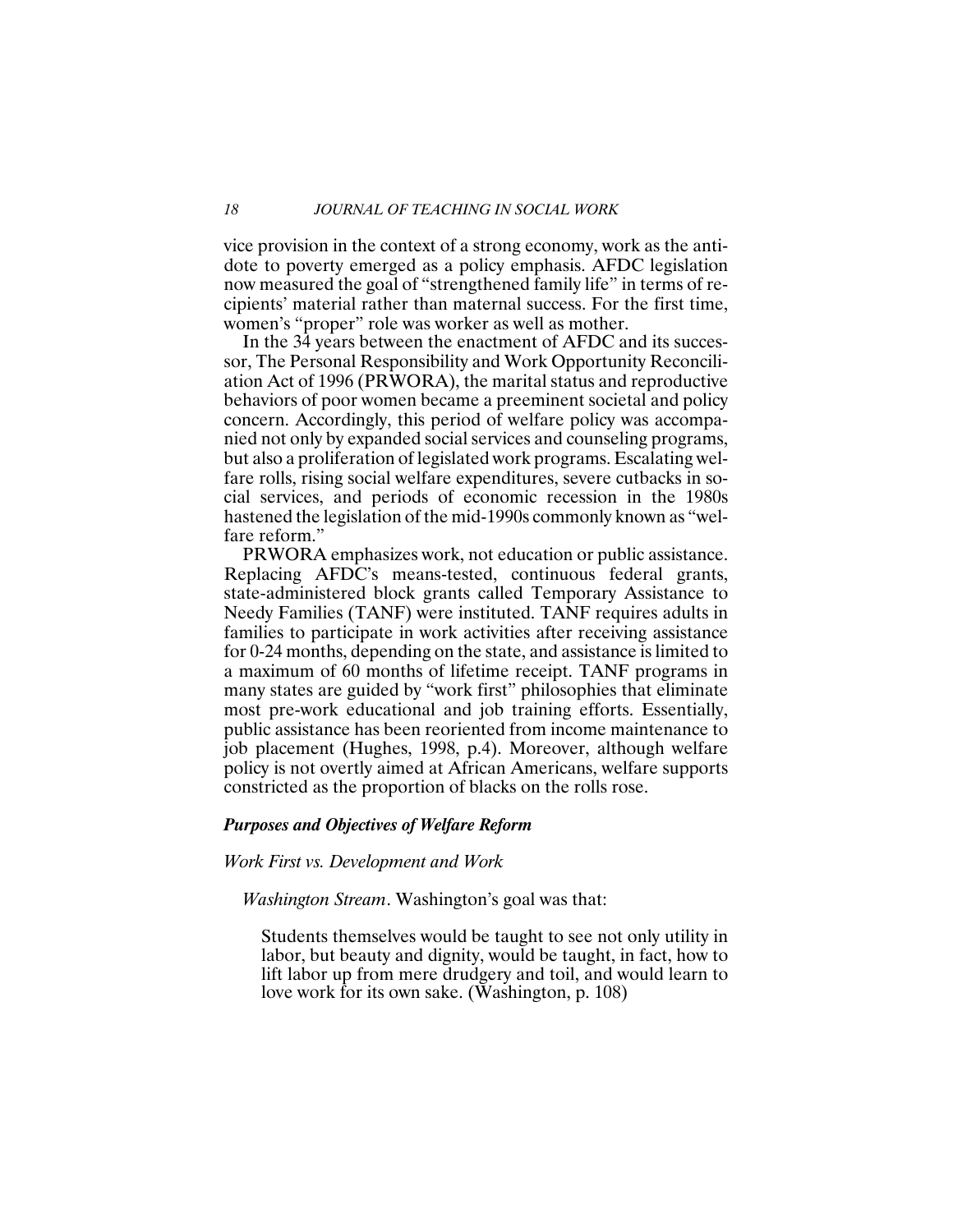#### *Roberta Rehner Iversen 19*

His rigorous industrial and behavioral focus was designed to counteract the negative attitudes about work that African Americans formed in slavery: "The whole machinery of slavery was so constructed as to cause labor, as a rule, to be looked upon as a badge of degradation, of inferiority" (Washington, p. 38). Thus, Washington eschewed education that did not teach manual labor, asserting that personal character was strengthened by labor and not by abstract learning. Presaging PRWORA's "work first" philosophy, *Up From Slavery* illustrated Southerners' fear that education among freed men would counteract work productivity:

The idea was too prevalent that, as soon as one secured a little education, in some unexplainable way he would be free from most of the hardships of the world, and, at any rate, could live without manual labor. (Washington, p. 71)

Ellison reflected Washington's caution about the dangers of non-vocational education through *Invisible Man's* academic journey that resulted in expulsion rather than triumph. Blacks and whites both advised Invisible Man to forget about his education and get a job instead: whites from whom he sought jobs, the black factory engineer, and the Brotherhood. However, in a plight that is remarkably similar to that experienced by many TANF recipients, the only job Invisible Man could get was financially inadequate and personally exploitative.

*Du Bois Stream*. Du Bois openly condemned Washington's emphasis on vocational education: "Mr. Washington's programme practically accepts the alleged inferiority of the Negro races" (Du Bois, p. 246). Du Bois argued a counter position that development and work were the objectives for freed men: they needed both to work and to think. Du Bois's objective finds contemporary voice in welfare demonstration programs that show how education and skill building contribute to job retention (Haimson, Hershey & Rangarajan, 1995; Herman, 1997).

The disjunction between the minimization of education in PRWORA and research that finds education critical to the development of self-sufficiency (Silvestri 1997) reflects Wright's more pessimistic view about black progress. Through Max's impassioned plea to understand Bigger's behavior in a larger social context, Wright concurred with Du Bois that real social and economic op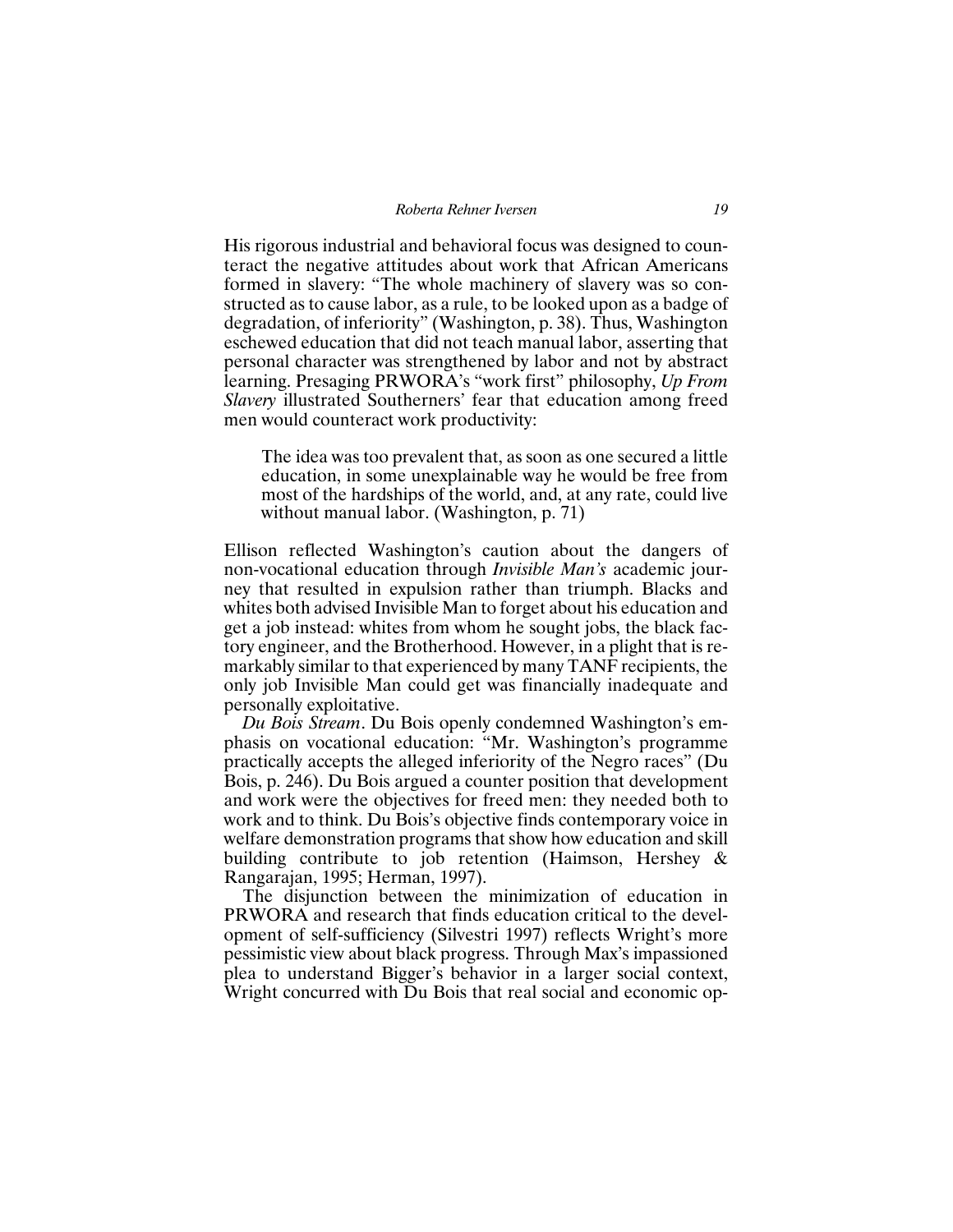portunity was the key to black progress. However, Max believed that racism severely limited Bigger's opportunity:

He attended school, where he was taught what every white child was taught; but the moment he went through the door of the school into life he knew that the white boy went one way and he went another. School stimulated and developed in him those impulses which all of us have, and then he was made to realize that he could not act upon them. Can the human mind devise a trap more skillful? This Court should not sit to fix punishment for this boy; it should sit to ponder why there are not more like him! (Wright, p. 458)

Contemporary findings that the quantity of available jobs for TANF recipients is insufficient (Pease & Martin, 1997), that recipients often earn below-poverty wages (Cancian et al., 1999) largely due to inadequate skill levels, and that policy implementation has resulted in "invisible barriers" (Iversen, 2000a) reflect Wright's and Du Bois's position that development, work and opportunity are all essential to progress.

#### *Expected Consequences of Welfare Reform*

#### *Self-Esteem vs. Self-Sufficiency*

*Washington*. The Washington stream of scholars presaged contemporary views that receipt of public assistance destroys motivation and personal character (Ginsberg, 1998; Murray, 1984). Washington viewed negative work attitudes as a byproduct of slavery: "labor was something that both races on the slave plantation sought to escape" (Washington, p. 38). Similar assumptions about human behavior are reflected in PRWORA: people need externally-imposed motivation to move from welfare to work and incentives to work will be strengthened by improving individuals' characters. Policy imposition of fixed time limits and program and employer emphasis on "life or soft skills" embody these assumptions.

In the same vein, the work emphasis of PRWORA is expected to maximize self-esteem and dignity among new workers. For example, referring only skeletally to how the federal government could have done more to advance the work efforts of freed slaves, Washington urged blacks to develop dignity through labor: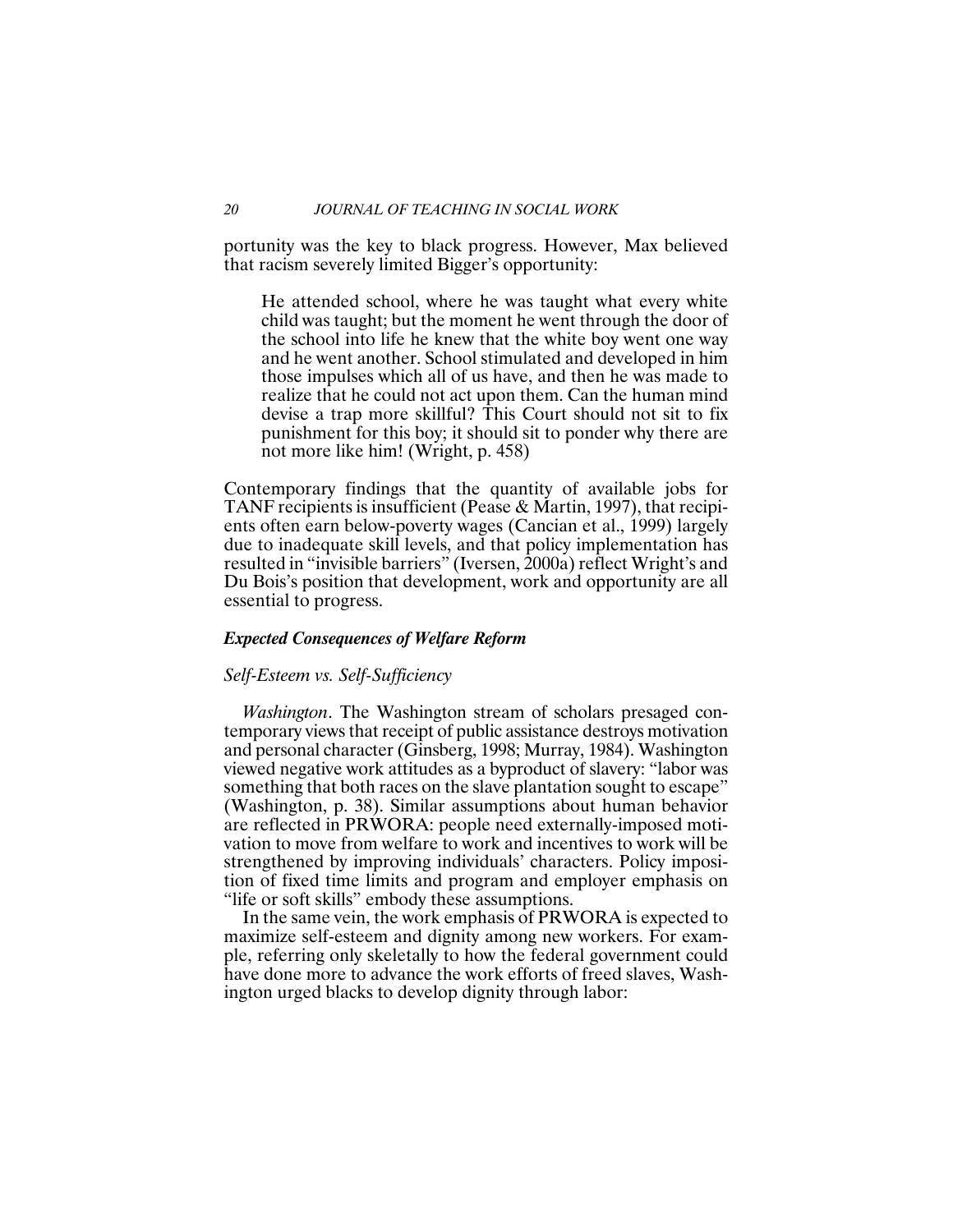At Hampton I not only learned that it was not a disgrace to labour, but learned to love labour, not alone for its financial value, but for labour's own sake and for the independence and self-reliance which the ability to do something which the world wants done brings. (Washington, p. 68)

Even more ardently, Steele warned about the "anti-self . . . the unseen agent of low self-esteem" (Steele, p. 41) that is vulnerable to discriminatory societal beliefs and actions if individual behaviors do not counter them. This form of "racial anxiety . . . can . . . increase our self-doubt and undermine our confidence so that we often back away from the challenges that, if taken, would advance us" (Steele, p. 39). Steele felt that racial anxiety was the primary deterrent to black progress: "as strong or stronger even than the discrimination we still face" (Steele, p. 39). Using PRWORA's "soft skills" rhetoric, Steele averred:

Oppression conditions people *away* from all the values and attitudes one needs in freedom-individual initiative, self-interested hard work, individual responsibility, delayed gratification, and so on. (Steele, p. 69)

The "temporary" aspect of assistance under TANF is designed to dispel such attitudinal barriers to work attachment. Moreover, contemporary proponents in the Washington stream have not addressed whether the high rates of initial job loss experienced by former welfare recipients (Hershey & Pavetti, 1997) also affect the expected gains in self-esteem.

*Du Bois Stream*. In contrast, critics of PRWORA decry the legislative focus on immediate work and promote a longer-range focus on obtaining jobs with the potential for self-sufficiency (Burtless, 1997). These critics conceptualize progress as a complex result of forces such as education, personal development, higher wages, and increased job availability (Wilson, 1996). Du Bois similarly outlined the complexity of black economic progress one hundred years earlier:

But I insist it was the duty of some one to see that these workingmen were not left alone and unguided, without capital, without land, without skill, without economic organization,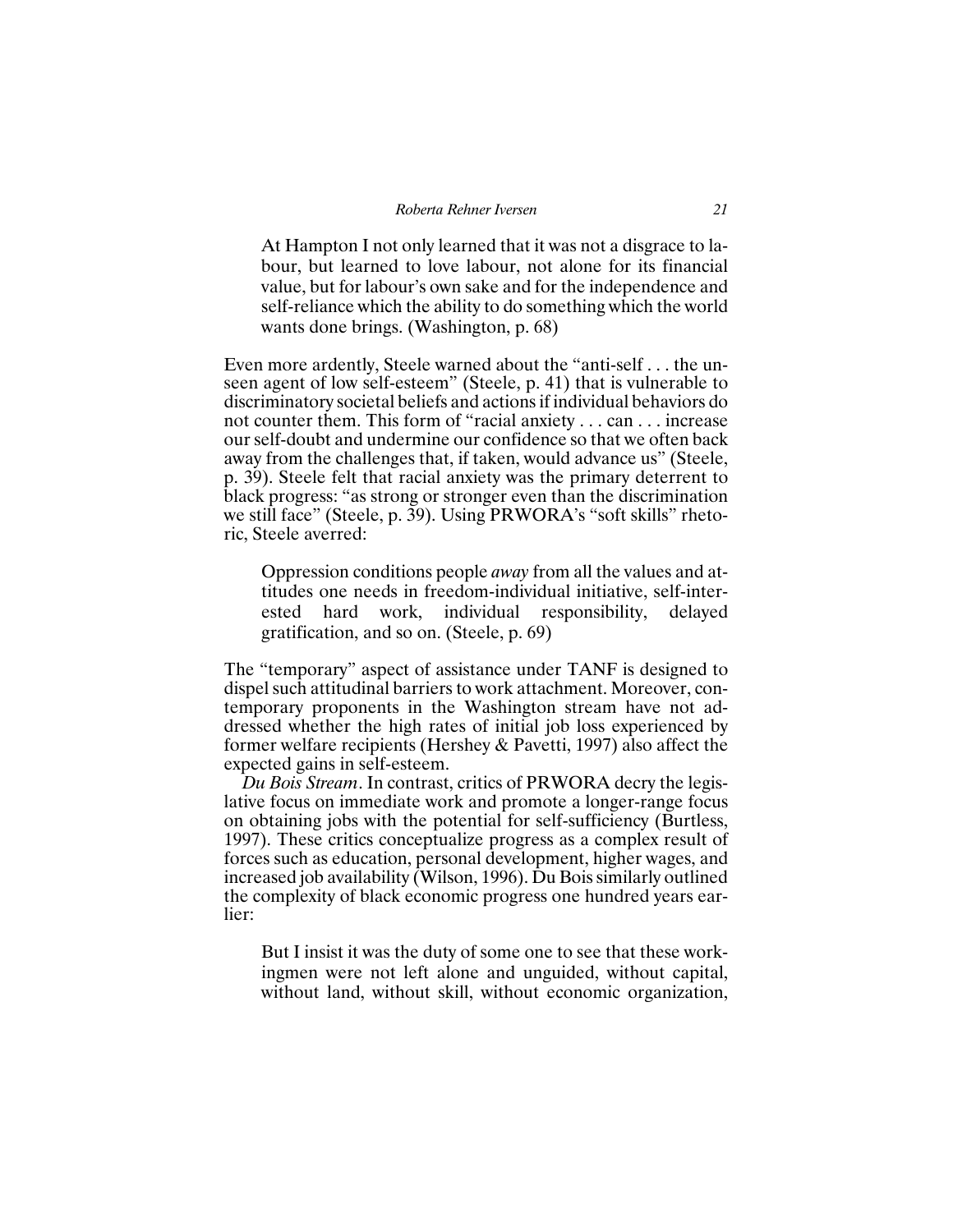without even the bald protection of law, order, and decency. (Du Bois, p. 324)

For others in the Du Bois stream, the "work-first" emphasis of PRWORA presents an unduly simplistic view about how individuals move from public assistance to the labor market. In particular, "work first" elides the subtle intersection of opportunity and racism. For example, Wright attributed the persistence of economic and employment disadvantage among blacks to the fact that businesses in their communities were owned and run by non-blacks:

He passed a bakery and wanted to go in and buy some rolls with the seven cents he had . . . He would wait until he came to a Negro business establishment, but he knew that there were not many of them. Almost all businesses in the Black Belt were owned by Jews, Italians, and Greeks. (Wright, p. 288)

In further echo of Du Bois's rhetoric about the color line, Wright described the price-gouging inherent in racially-segregated communities: "He came to a chain grocery store. Bread sold here for five cents a loaf, but across the 'line' where white folks lived, it sold for four" (Wright, p. 289).

Similarly, Cornel West viewed the goal of self-sufficiency within a context of poverty and macro economic change. He embedded black unemployment in "the exodus of stable industrial jobs from urban centers to cheaper labor markets here and abroad" (West, p. 5), that together with housing segregation, white fear of black crime and an influx of immigrants, "all have helped erode the tax base of American cities just as the federal government has cut its supports and programs. The result is unemployment, hunger, homelessness, and sickness for millions" (West, p. 5). Opponents of welfare reform voice like concerns.

#### *Value Assumptions Underlying Welfare Reform*

#### *Individual Responsibility vs. Societal Responsibility*

*Washington Stream*. Perhaps the pre-eminent value disparity in the Washington-Du Bois debate about black progress was their different weighting of individual initiative, similar to the pro- and anti-PRWORA positions. Like the simplified "get a job" thrust of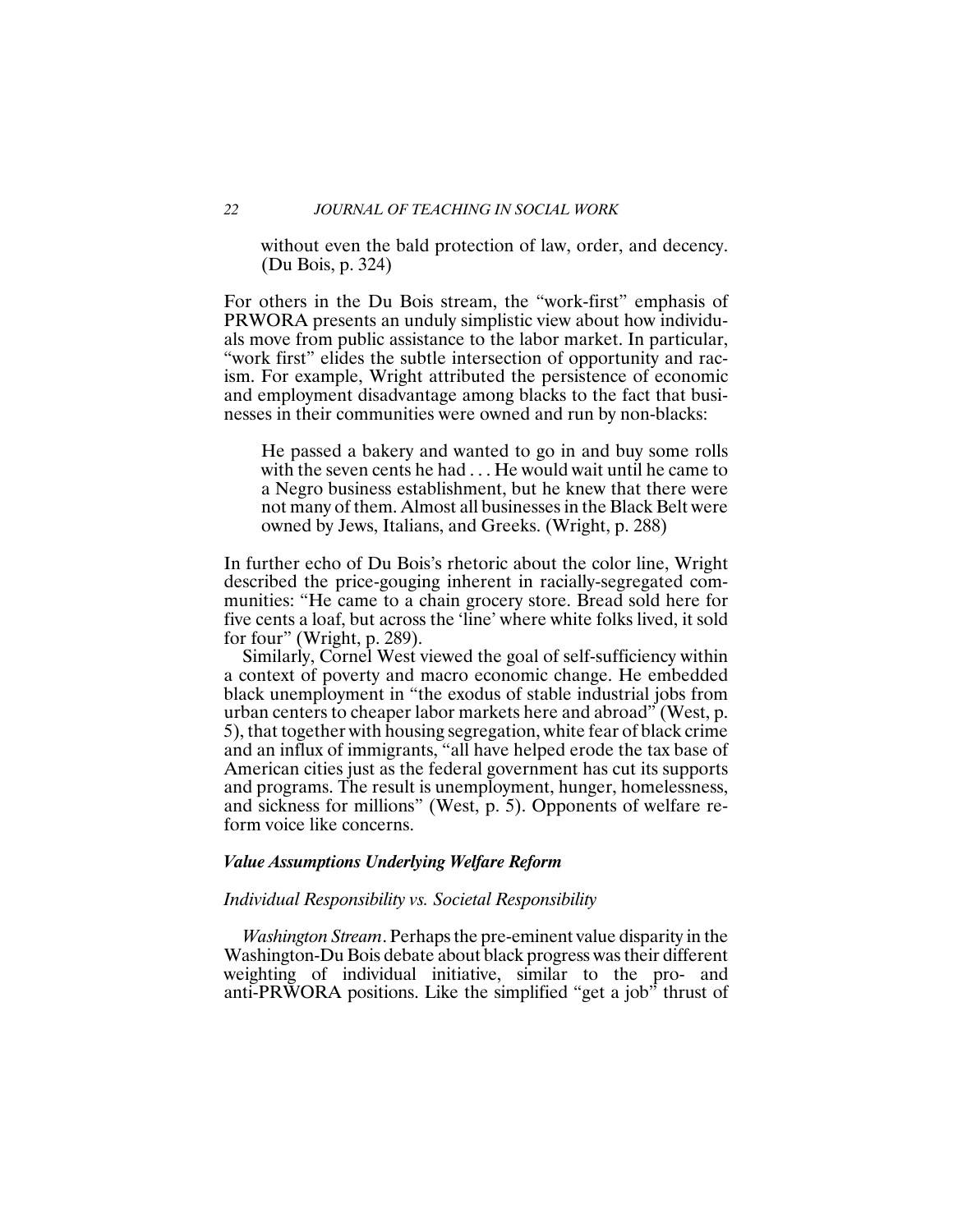welfare reform, Washington told blacks to "get an industrial education." For Washington, individual responsibility was the valued component of progress:

That any man, regardless of color, will be recognized and rewarded just in proportion as he learns to do something well . . . however humble the thing may be. (Washington, p. 181)

Foreshadowing PRWORA's devolution of welfare from federal to state levels, Washington cautioned that government interference would reduce individual competence:

Among a large class there seemed to be a dependence upon the Government for every conceivable thing. The members of this class had little ambition to create a position for themselves, but wanted the Federal officials to create one for them. (Washington, p. 76)

Steele's additional focus on the individual's psychological interior philosophically and rhetorically reflected the legacy of both Washington and Ellison. Attending to the importance of becoming an "individual," Steele wrote:

One of my favorite passages in Ralph Ellison's *Invisible Man* is his description of the problem of blacks as [the] task . . . of making ourselves individuals . . . We create the race by creating ourselves and then to our great astonishment we will have created something far more important: we will have created a culture. (Steele, p. 30)

The precedence of "Personal Responsibility" over "Work Opportunity" in the legislation's title perpetuates the Washington stream's elevation of individual over societal responsibility for black economic progress.

*Du Bois Stream*. Foreshadowing the position of PRWORA critics, Du Bois attributed continuing racial discrimination and inadequate policy efforts directly to Washington's individualistic prescription for black progress:

His doctrine has tended to make the whites, North and South, shift the burden of the Negro problem to the Negro's shoul-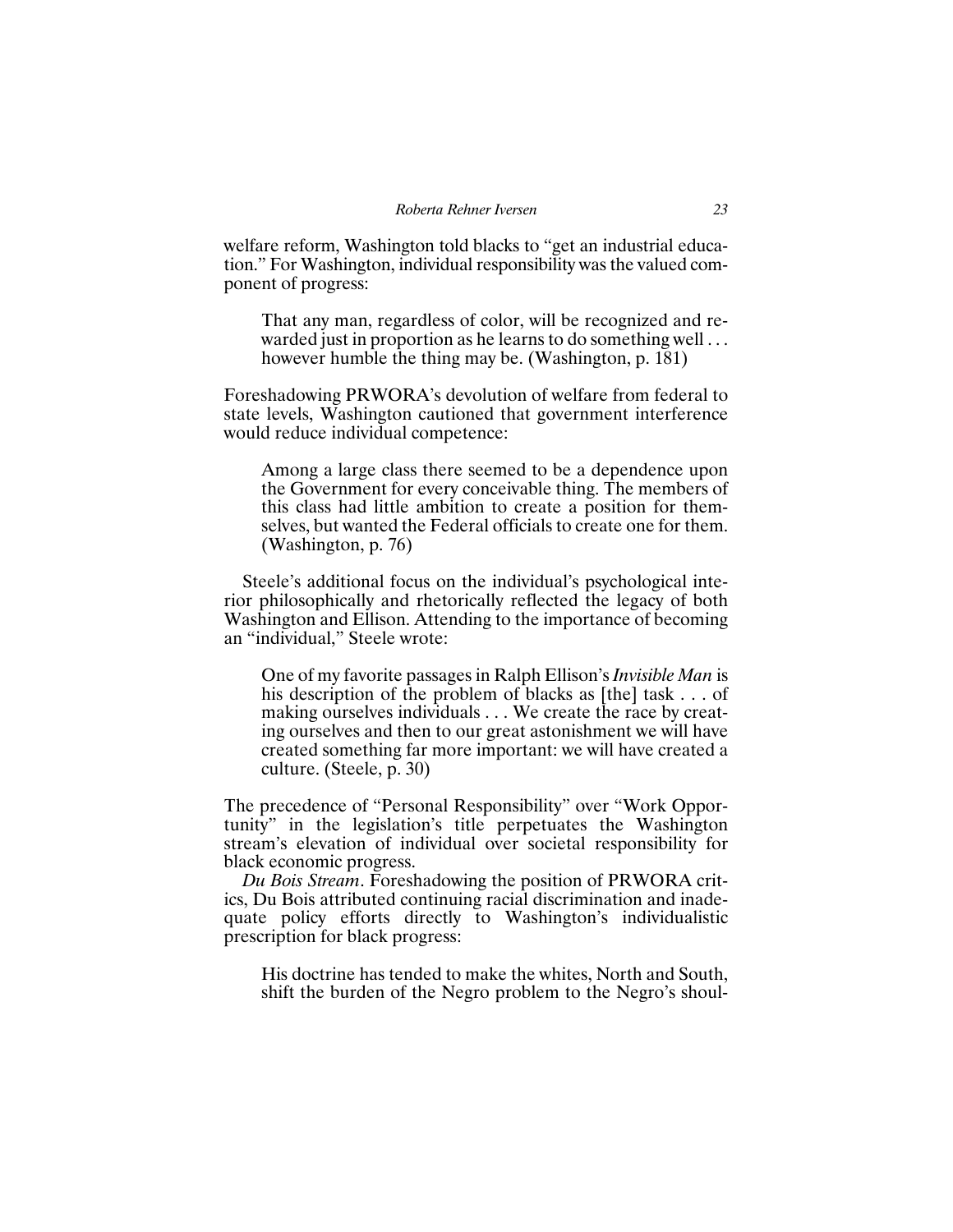#### *24 JOURNAL OF TEACHING IN SOCIAL WORK*

ders and stand aside as critical and rather pessimistic spectators; when in fact the burden belongs to the nation. (Du Bois, p. 251)

Further, Du Bois believed that the economic success of African Americans was vulnerable to the actions of unscrupulous Southern whites, suggesting that stronger legal controls were needed to eliminate such customs:

I have seen . . . an ignorant, honest Negro buy and pay for a farm in installments three separate times, and then in the face of law and decency the enterprising American who sold it to him pocketed money and deed and left the black man landless, to labor on his own land at thirty cents a day. (Du Bois, p. 325)

Wright echoed Du Bois's position that opportunity among blacks would not happen by merit alone through Bigger's dilemma about whether or not to accept the Dalton job:

He could take the job at Dalton's and be miserable, or he could refuse it and starve. It maddened him to think that he did not have a wider choice of action. (Wright, p. 12)

TANF time limits and sanctions coupled with off-hour and poor-paying jobs put many welfare recipients in similar positions.

For Wright, Bigger's uncertainties, and his consequent emotions, were immediately and firmly embedded in a pervasive context of white racism: "I could fly one of them things (airplanes) if I had a chance" (Wright, p. 17) . . . "Goddamnit! They don't let us do *nothing* . . . the white folks . . . Why they make us live in one comer of the city? Why don't they let us fly planes and run shops . . . " (Wright, p. 20-21). Critics of PRWORA worry similarly that controls against discrimination, a suspected contributor to job loss among former welfare recipients, are insufficient in the new legislation (Holzer, 1996). The Du Bois stream's belief that economic progress needed personal, social, and government supports is reflected in only scattered responses to TANF: attempts to expand the types and amounts of post-secondary education that count as work (Kalil et al., 1998) and advocacy for the development of a range of community service employment opportunities for those unable to enter the labor market (Savner & Greenberg, 1997).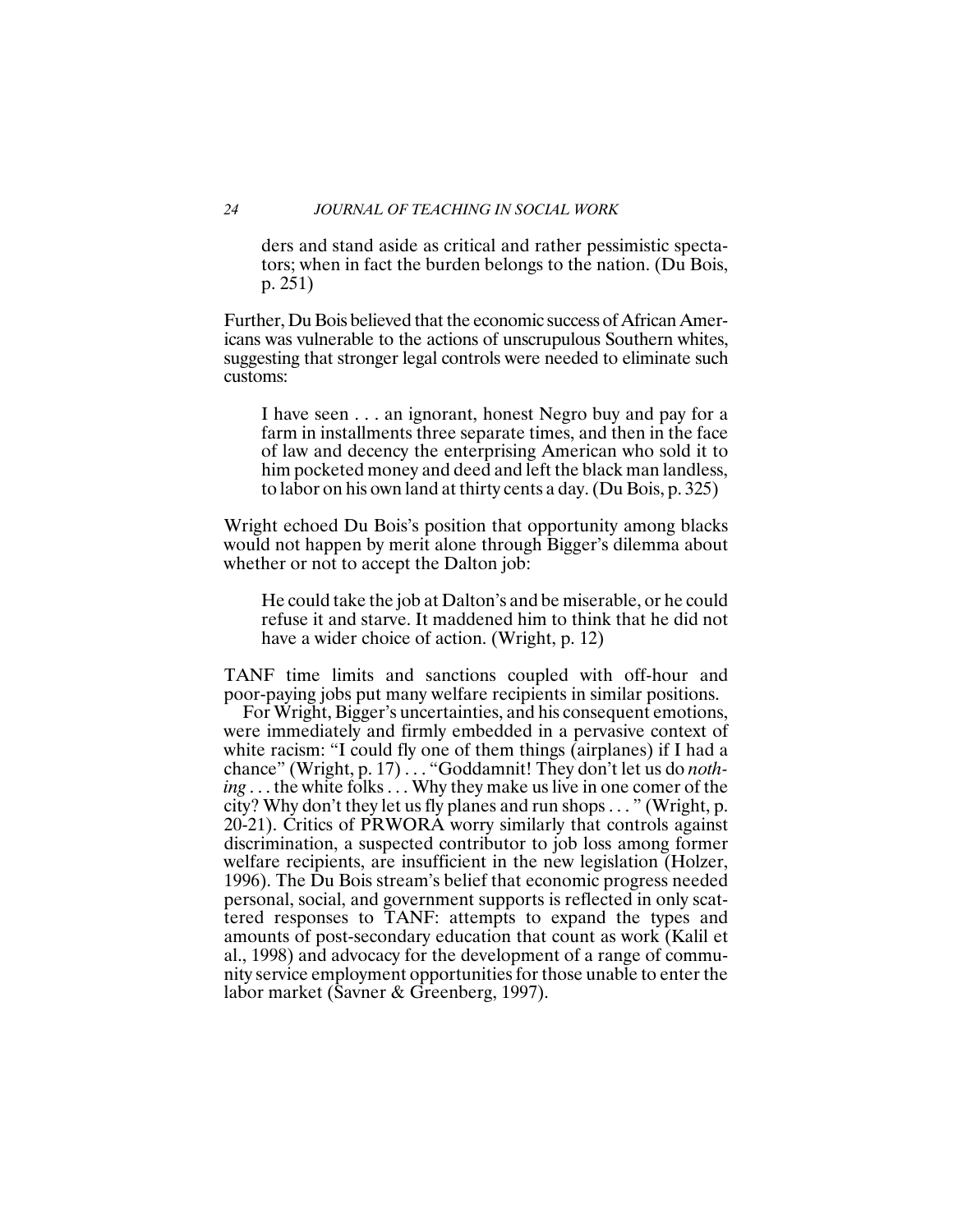#### *CONCLUSION*

Two streams of thinking about African American progress are represented by Booker T. Washington's *Up From Slavery* and W.E.B. Du Bois's *The Souls of Black Folk*. These opposing positions, known as the Washington-Du Bois debate, persisted throughout the 20th century in African American narratives and contemporary affirmative action and welfare reform policy.

Booker T. Washington's stream was dominated by the conviction that individual initiative and vocational education were the central components of black progress. Currently, the opponents of affirmative action policy and proponents of welfare reform represent Washington's individualistic position and its later iterations in the narratives of Ralph Ellison and Shelby Steele. In contrast, proponents of affirmative action and critics of the 1996 welfare policy represent W.E.B. Du Bois's more complex, contextual conviction that individual and societal factors are necessary for progress. Related reflections of this position are found in the narratives of Richard Wright and Cornel West.

The persistence of opposing positions in the Washington-Du Bois debate for over one hundred years can be interpreted as signaling the core ambivalence in America, if not downright antipathy, about black economic progress and genuine equality between blacks and whites. Even in potentially enlightened academic environments, social work graduate students frequently overestimate African American gains from the Civil Rights legislation of the 1960's and underestimate the pervasive and detrimental influence of racism on educational and occupational outcomes (Feagin & Feagin, 1999; Wilson, 1996; 1999). The range of opinion in any classroom or social discussion about affirmative action or welfare reform exemplifies these mis-estimations.

Ethnic narratives provide a particularly rich medium for policy analysis by adult social work learners. The six narratives used here, together or in historical pairs, can expand students' ability to analyze the purposes and objectives, expected consequences, and value assumptions that underlie personal views and social policies. Such analyses can also help social workers formulate, document and support developing policy positions. Ultimately, an understanding of repeated historic patterns and their related rhetoric can be used in combination with knowledge-building to affect the direction of human interchange and policy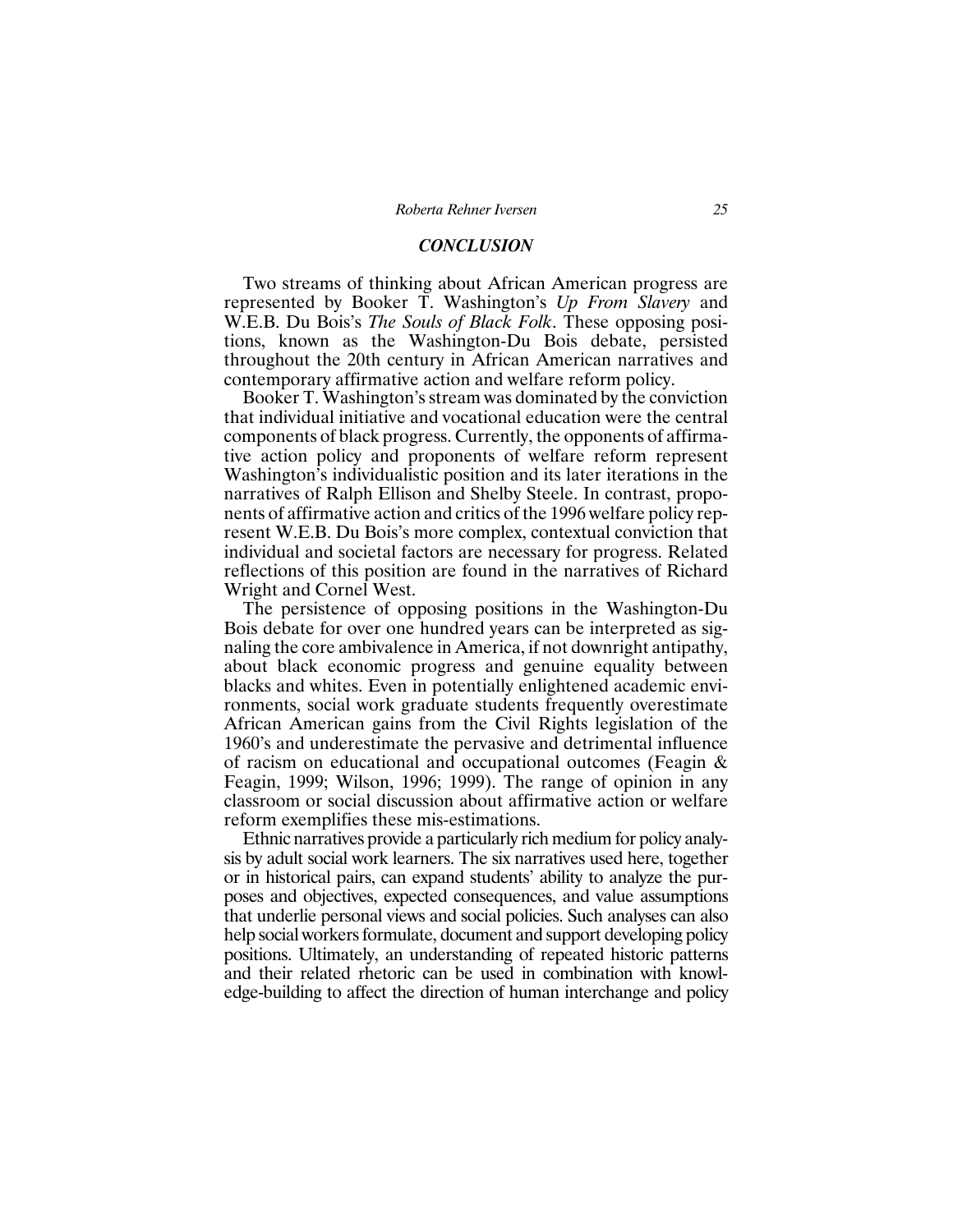development–especially critical for those interactions and policies in which race remains a critical influence.

#### **NOTES**

1. The editions used for this paper are listed with an asterisk in the References section. West's is the hardcover edition; the other five are the paperback editions. For a 6-week module, I either assign the full texts or the following: Washington–Preface and Chapters 1, 2, 3, 5, 9, 10, 11, 14, 15; Du Bois–The Forethought and Chapters 1, 2, 3, 6, 9, 10; full texts of Ellison and Wright; Steele–Introduction and Chapters 1, 5, 7, 9, and Epilogue; and West–Preface, Introduction, and Chapters 3, 5, 6, 7.

2. I am grateful to the *JTSW* reviewer for this insight.

#### REFERENCES

- Belenky, M.F., Clinchy, B.M., Goldberger, N.R. & Tarule, J.M. (1986). *Women's ways of knowing*. New York: Basic.
- Burtless, G.T. (1997). Welfare recipients' job skills and employment prospects. The *Future of Children*, *7*: 39-51.
- Cancian, M., Haveman, R., Meyer, D.R., & Wolfe, B. (1999). Before and after TANF: The economic well-being of women leaving welfare. Madison, WI: University of Wisconsin-Madison, Institute for Research on Poverty.
- Council on Social Work Education. (1994). *Curriculum policy statement for master's degree programs in social work education*. Alexandria, VA: Author.
- \*Du Bois, W.E. B. (1903/1965). *The souls of black folk*. In J. H. Franklin, (Ed.), *Three Negro classics*, pp. 207-399. New York: Avon.
- \*Ellison, R. (1952/1990). *Invisible man*. New York: Vintage.
- Feagin, J.R. & Feagin, C.B. (1999). *Racial and ethnic relations*, 6th edition. Upper Saddle River, NJ: Prentice-Hall.
- Ginsberg, L. (1998). *Conservative social welfare policy*. Chicago: Nelson-Hall.
- Graglia, L.A. (1994). Title VII of the Civil Rights Act of 1964: From prohibiting to requiring racial discrimination in employment. In N. Mills, (Ed.), *Debating affirmative action*, pp.104-114. New York: Delta.
- Gordon, L. (1994). *Pitied but not entitled*: *Single mothers and the history of welfare*. New York: The Free Press.
- Haimson, J., Hershey, A. & Rangarajan, A. (1995). *Providing services to promote job retention*. A Report Series of the Postemployment Services Demonstration. Princeton: Mathematica Policy Research.
- Hall, J. C. (Ed.) (1999). *Approaches to teaching Narrative of the life Frederick Douglass*. New York: Modern Language Association of America.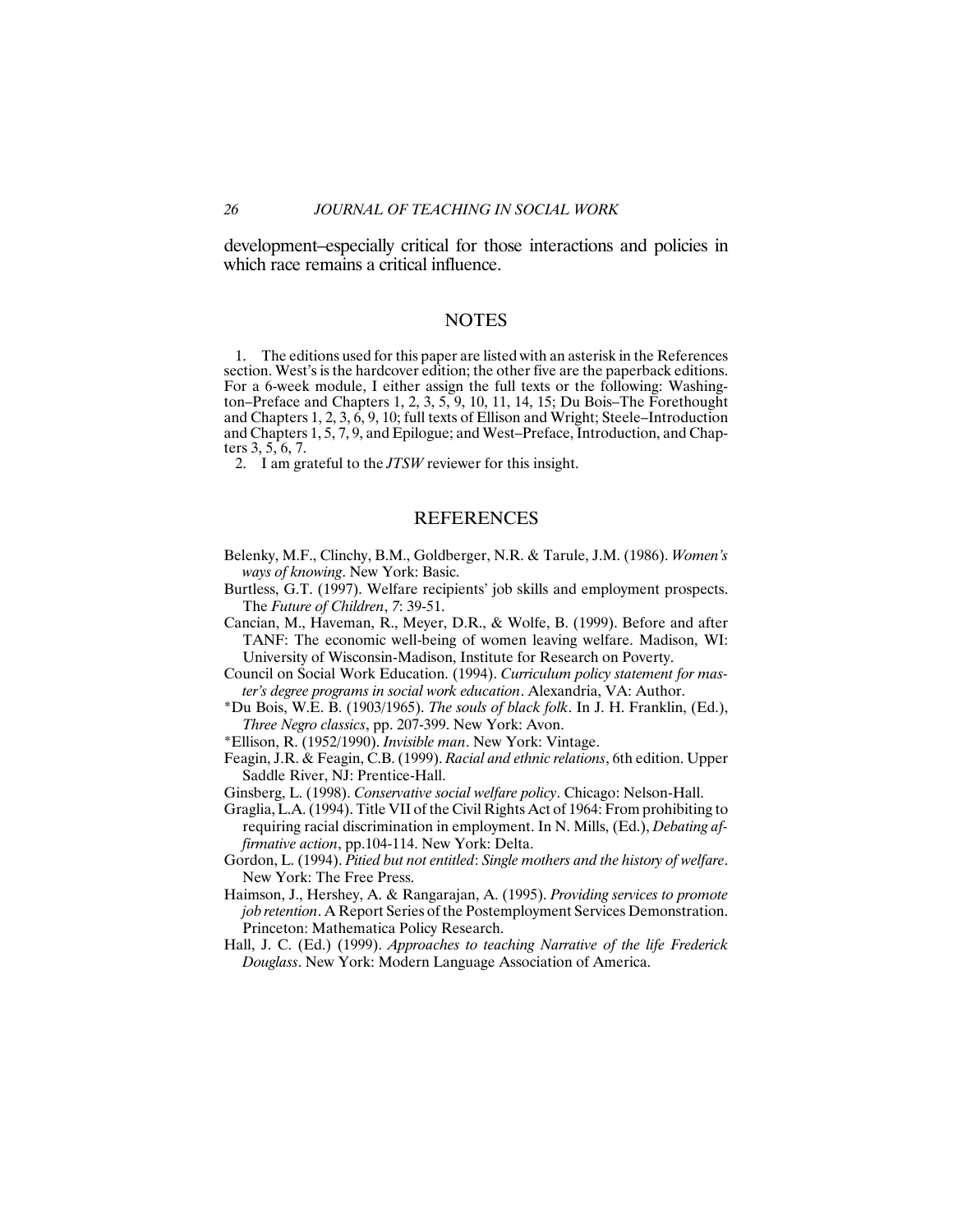- Herman, A.M. 1997. *Report on the American workforce*. Washington, DC: U.S. Department of Labor.
- Hershey, A.M., & Pavetti, L.A (1997). Turning job finders into job keepers. *The Future of Children*, *7*, 74-86.
- Holmes, S.A. (1998, May 4). "Washington State is Stage for Fight Over Preferences." *The New York Times*, Al, 15.
- Holzer, H.J. (1996). Employer demand, AFDC recipients, and labor market policy. Discussion Paper: DP No. 1115-96. Madison: University of Wisconsin-Madison, Institute for Research on Poverty.
- Hughes, M.A. (1998). *Critical issues facing Philadelphia neighborhoods*: *Welfare reform*. Report from the Vice President for Policy Development. Philadelphia: Public/Private Ventures.
- Iversen, R.R. (2000a). TANF policy implementation: The invisible barrier. *Journal of Sociology and Social Welfare*, *27*, 139-159.
- Iversen, R.R. (2000b). Welfare reform, reproductive reform or work reform? In J. Barnett, (Ed.), *Planning for the new Century*. Washington, DC: Island Press.
- Kalil, A., Corcoran, M.E., Danziger, S.K., Tolman, R., Seefeldt, K. S., Rosen, D., & Nam, Y. (1998). *Getting jobs*, *keeping jobs*, *and earning a living wage*: *Can welfare reform work*? Research Report from Center on Poverty, Risk, and Mental Health and Program on Poverty and Social Welfare Policy. Ann Arbor: University of Michigan.
- Karger, H.J. & Stoesz, D. (1998). *American social welfare policy*, 3rd edition. New York: Longman.
- Kemp, J. (1995). "A New Approach to Honor the Past: Affirmative Action Based on Need." *Philadelphia Inquirer*, *9/13/95*, p. Al 1.
- Kroll, B.M. (1992). *Teaching hearts and minds*. Carbondale, IL: Southern Illinois University.
- Lewis, D. L.(1993). *W*.*E*.*B*. *Du Bois*: *Biography of a race 1868-1919*. New York: Henry Holt.
- Maitino, J.R. & Peck, D.R. (Eds.). (1996). *Teaching American ethnic literatures*. Albuquerque: University of New Mexico.
- Murray, C. (1984). *Losing ground*. New York: Basic.
- O'Mealley, R.O. (Ed.). (1994). *New essays on Invisible Man*. New York: Cambridge University.
- Pease, J. & Martin, L. (1997). Want ads and jobs for the poor: A glaring mismatch. *Sociological Forum*, *12*, 545-564.
- Rein, M. (1983). *Social policy*. Armonk, NY: M.E. Sharpe.
- Savner, S., & Greenberg, M. (1997). Community service employment: A new opportunity under TANF. CLASP. Available: *http*:*//epn*.*org*.
- Skrentny, J.D. (1996). *The ironies of affirmative action*. Chicago: University of Chicago.
- Silvestri, G.T. (1997). Occupational employment projections to 2006. *Monthly Labor Review*, *120*, 58-83.
- \*Steele, S. (1990). *The content of our character*. New York: Harper Collins.
- \*Washington, B. T. (1901/1965). *Up from slavery*. In J. H. Franklin, (Ed.), *Three Negro classics*, pp. 23-205. New York: Avon.